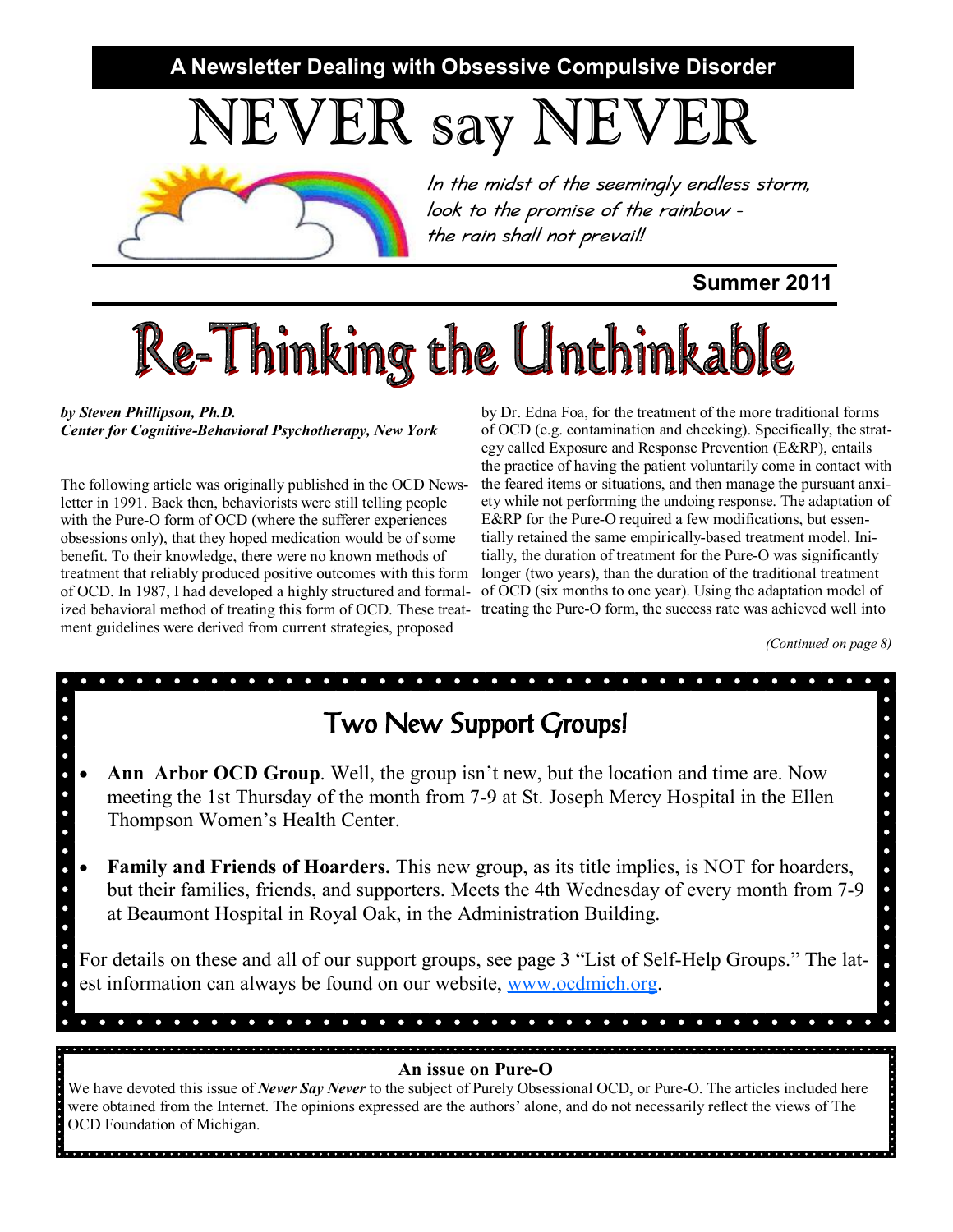## **THE OCD FOUNDATION OF MICHIGAN**

Livonia, MI 48151-6412

P.O. Box 510412 Telephone (voice mail): (734) 466-3105

E-mail: [OCDmich@aol.com](mailto:OCDmich@aol.com) Web: [www.ocdmich.org](http://www.ocdmich.org) \*

\* Thanks to Mark Fromm, President of Business Growth Today, Inc., for hosting our website.

### **Board of Directors:**

Roberta Warren Slade President

Joan E. Berger Vice-President

Nancy Ellen Vance Leave of Absence

Dr. James Gall Director

Terry M. Brusoe Treasurer Correspondence VACANT Secretary

### **Science Advisory Council:**

Antonia Caretto, Ph.D. Farmington Hills, MI

George C. Curtis, M.D. University of Michigan

Jessica Purtan Harrell, Ph.D. West Bloomfield, MI

Joseph Himle, Ph.D. University of Michigan

Christian R. Komor, Psy.D. Grand Rapids, MI

Laurie Krauth, M.A. Ann Arbor, MI

Jed Magen, D.O. Michigan State University

Laura G. Nisenson, Ph.D. Ann Arbor, MI

David R. Rosenberg, M.D. Wayne State University

Carol M. Stewart, R.N.C. Wayne State University

## NEVER say NEVER

is the quarterly newsletter of The OCD FOUNDATION OF MICHIGAN, a 501(c)(3) non-profit organization.

Please note that the information in this newsletter is not intended to provide treatment for OCD or its associated spectrum disorders. Appropriate treatment and advice should be obtained directly from a qualified and experienced doctor and/or mental health professional. The opinions expressed are those of the individual authors.

To submit articles or letters, write or e-mail the OCDFM at the above addresses.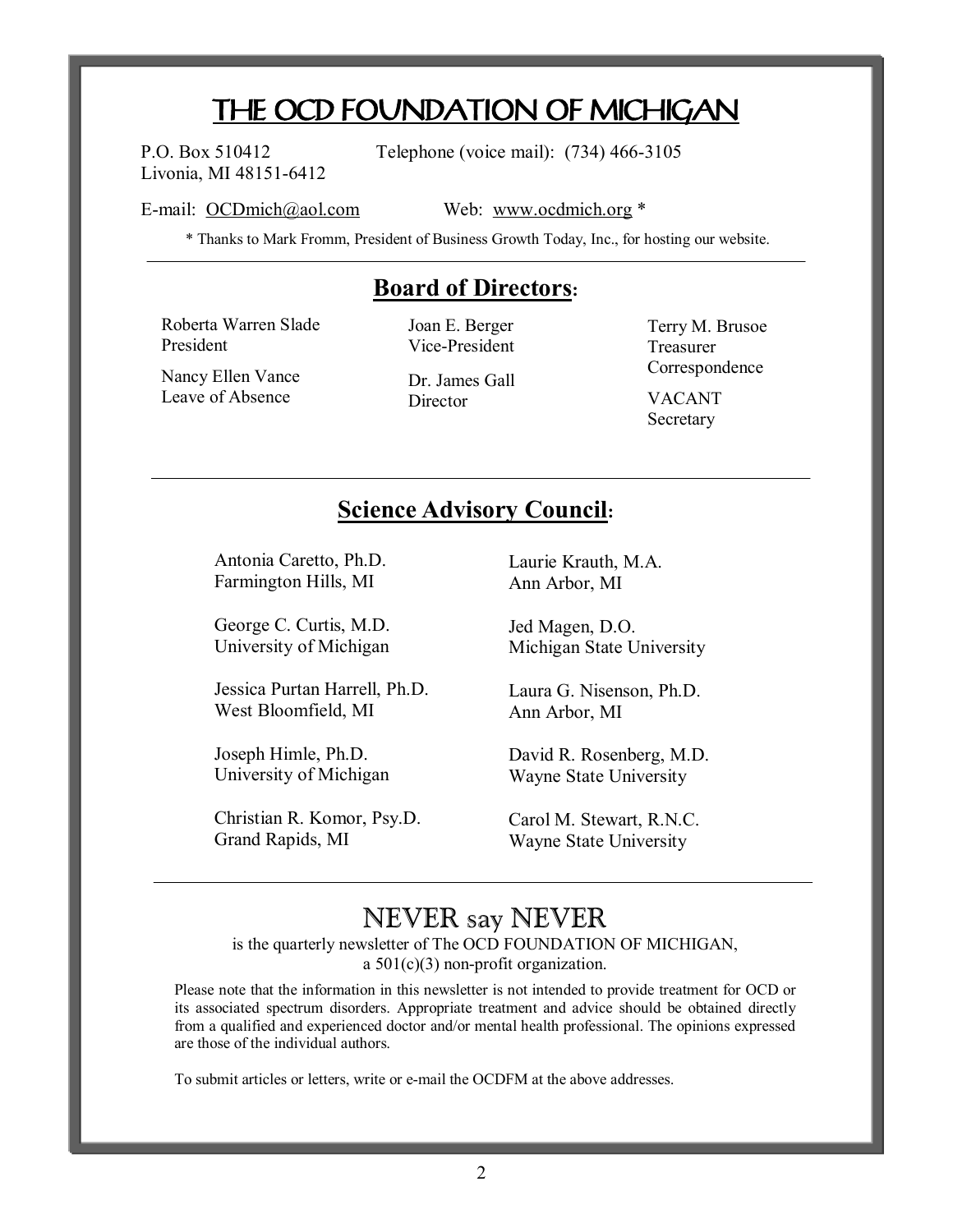## *LIST OF SELF-HELP GROUPS*

#### *ANN ARBOR:*

1<sup>st</sup> Thursday, 7-9 PM St. Joseph Mercy Hospital Ann Arbor Ellen Thompson Women's Health Center Classroom #3 5320 Elliott Drive, Ypsilanti, MI Call Jeannie at (734) 846-9656 E-mail [michiganlady64@gmail.com](mailto:michiganlady64@gmail.com)

#### *DEARBORN:*

 $2<sup>nd</sup>$  Thursday, 7-9 PM First United Methodist Church 22124 Garrison Street (at Mason) Call (734) 466-3105

#### *FARMINGTON HILLS:*

 $1<sup>st</sup>$  and  $3<sup>rd</sup>$  Sundays, 1-3 PM Trichotillomania Support Group Botsford Hospital Administration & Education Center, Classroom C 28050 Grand River Ave. (North of 8 Mile) Call Bobbie at (734) 522-8907 or (734) 652-8907 E-mail [rslade9627@aol.com](mailto:rslade9627@aol.com)

#### *GRAND RAPIDS:*

Old Firehouse #6 312 Grandville SE Call the Anxiety Resource Center (616) 356-1614 [www.anxietyresourcecenter.org](http://www.anxietyresourcecenter.org)

#### **Anxiety (all forms)**

Meets every Wednesday, 7 to 8:30 p.m. Open to individuals who have any kind of anxiety problems as well as their friends and family members.

#### **Adults Obsessive-Compulsive Disorders**

2nd and 4th Tuesdays, 7 to 8:30 p.m. Open to any adults who have or think they may have Obsessive-Compulsive Disorder. Friends and family members welcome.

#### **Body Focused Repetitive Behaviors**

1st Tuesday, 7 to 8:30 p.m. A monthly support group for adults who have Compulsive Hair Pulling, Skin Picking and Nail Biting problems. Open to friends and family members.

#### **Compulsive Hoarding**

3rd and 5th Tuesday, 7 to 8:30 p.m. A monthly support group for people who have trouble with compulsive hoarding. Open to friends and family members.

#### **Social Outings**

3<sup>rd</sup> Tuesday and 4<sup>th</sup> Saturday, call for details Challenge your anxiety in the comfort of others while attending fun-filled events. Past activities have included: game night, visiting a bird sanctuary, concert and comedy events, sunset strolls on the beach and even canoeing.

#### *LANSING:*

3<sup>rd</sup> Monday, 7:00-8:30 PM Delta Presbyterian Church 6100 W. Michigan Call Jon at (517) 485-6653

#### *LAPEER*

 $2<sup>nd</sup>$  Wednesday, 7:30 - 9 PM Meditation Self-Healing Center 244 Law St. (Corner of Law & Cedar Streets) Call Mary at (810) 793-6544

#### *ROYAL OAK:*

Beaumont Hospital, Administration Building 3601 W. Thirteen Mile Rd. Use Staff Entrance off 13 Mile Rd. Follow John R. Poole Drive to Administration Building Park in the South Parking Deck

#### **OCD Support Group**

 $1<sup>st</sup>$  and  $3<sup>rd</sup>$  Wednesday, 7:00-9:00 PM Private Dining Room Call Kevin at (248) 991-9350 E-mail [jogger112@earthlink.net](mailto:jogger112@earthlink.net)

#### **Family & Friends of Hoarders**

4th Wednesday, 7:00-9:00 PM Conference Dining Room A Call Diane at (586) 942-3321 E-mail [foxythecat@aol.com](mailto:foxythecat@aol.com)

**(Please note: this meeting is NOT for hoarders, but their families, friends, and supporters)**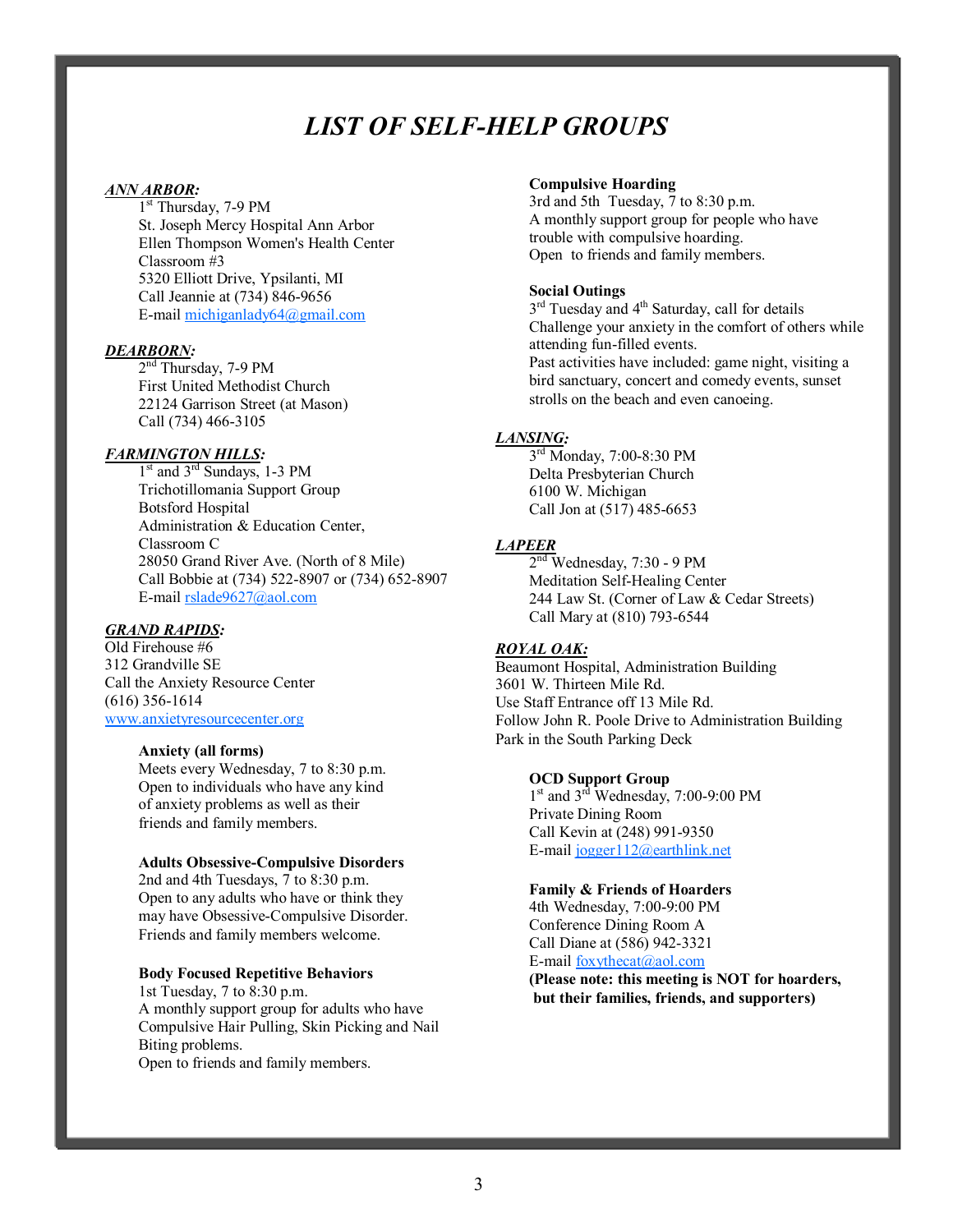## *Pure "O" - Fact or Fiction?*

*By Bradley C. Riemann, Ph.D. - Director, OCD Center at Rogers Memorial Hospital*

Obsessive-compulsive disorder (OCD) is diagnostically classified as an anxiety disorder due to its hallmark feature of intense periods of anxiety. The diagnostic criterion for OCD states that an individual needs to experience either obsessions or compulsions to have OCD (American Psychiatric Association). The inclusion of this "either or" in the definition of OCD allows for the existence of an individual suffering from only obsessions (i.e., "pure obsessional, or "pure O"). This subtype of OCD seems to contradict clinical observations made by many thought leaders in the field of OCD.

Meaning that many would say that they have never assessed or treated an individual with pure O, forcing them to conclude that this phenomenon is either quite rare or it simply does not exist. So which is it? The manuals we rely on state that this condition is possible (i.e., fact) yet many leaders in the field say that it doesn't exist (i.e., fiction).

In my own experience, I have had many OCD sufferers who believe (or have been told) that they have pure obsessional OCD. They supposedly only suffer from obsessional thoughts but do nothing in response to them. These individuals will report that they don't do "any of that hand washing or checking stuff and only have the thinking part of OCD" therefore are pure O's.

Obsessions are defined as unwanted thoughts, images, or impulses that generate high levels of anxiety. Common examples of obsessional thoughts are the fear of contamination, doubting, need for exactness or symmetry, harming, or other unacceptable thoughts. Compulsions are some repetitive or ritualistic act that is done to neutralize the obsessional thought, reduce the anxiety that it causes, or is done to somehow prevent a bad event from occurring. These acts can be behavioral (e.g., washing, tapping, physically checking a door lock) or mental (e.g., counting or praying silently in one's head, mentally reviewing an event or conservation). Herein, I believe, lies the root of this controversy.

Although, as stated above, I have met many individuals who initially believed they had pure O subtype OCD but none of these cases ended up being classified as such. As the definition of compulsions shows us, the "thinking part" of OCD goes well beyond just the obsessional aspect of OCD. Compulsions can be a mental or thinking act as well. They do not have to be something you can see (i.e., a behavior). Counting, praying, repeating words or phrases, or reviewing can all be done in one's head. As a result, they can commonly be misdefined as obsessions rather than compulsions thus leading one to believe in the pure O subtype of OCD.

My stance is that everyone with OCD has both obsessions and compulsions. If we keep the broader definition of compulsions in mind, I have always (without fail) been able to tease out some sort of thought or image that is done in response to the obsession. It may be very brief (e.g., thinking "God is good"), perhaps even outside of the individual's awareness initially, but it is there.

So how can you or your therapist determine which thoughts are obsessions and which are compulsions? It is actually fairly simple. You need to do what we call a "functional analysis" of the thoughts. Don't worry; I am not talking about that kind of "analysis". To perform a functional analysis on your thoughts all you need to do is ask yourself "when I think that thought do I experience an increase in anxiety?". If so, then it is an obsessional thought. Another question to ask yourself is "when I think that other thought does my anxiety go down (or at least was that the goal of the thought)"? If so, then it was a mental compulsion.

So what if you (or your therapist) perform this functional analysis and you still conclude that there are anxiety producing thoughts but nothing that follows designed to reduce it? Is this the elusive pure O or perhaps something else? Notice I called these "anxiety producing thoughts" and not obsessions. Typically, when someone presents with thoughts that induce anxiety but do not perform any behavioral or mental compulsions designed to reduce the anxiety a therapist should consider the possibility of the diagnosis of generalized anxiety disorder (GAD). GAD is a different type of anxiety disorder characterized by excessive and unrealistic worry regarding multiple life areas (American Psychiatric Association). Individuals with GAD have anxiety producing thoughts (e.g., worry), but do not perform any rituals. Common themes of worry in GAD include safety of children, health of family members, financial security, and job performance.

*(Continued on page 15)*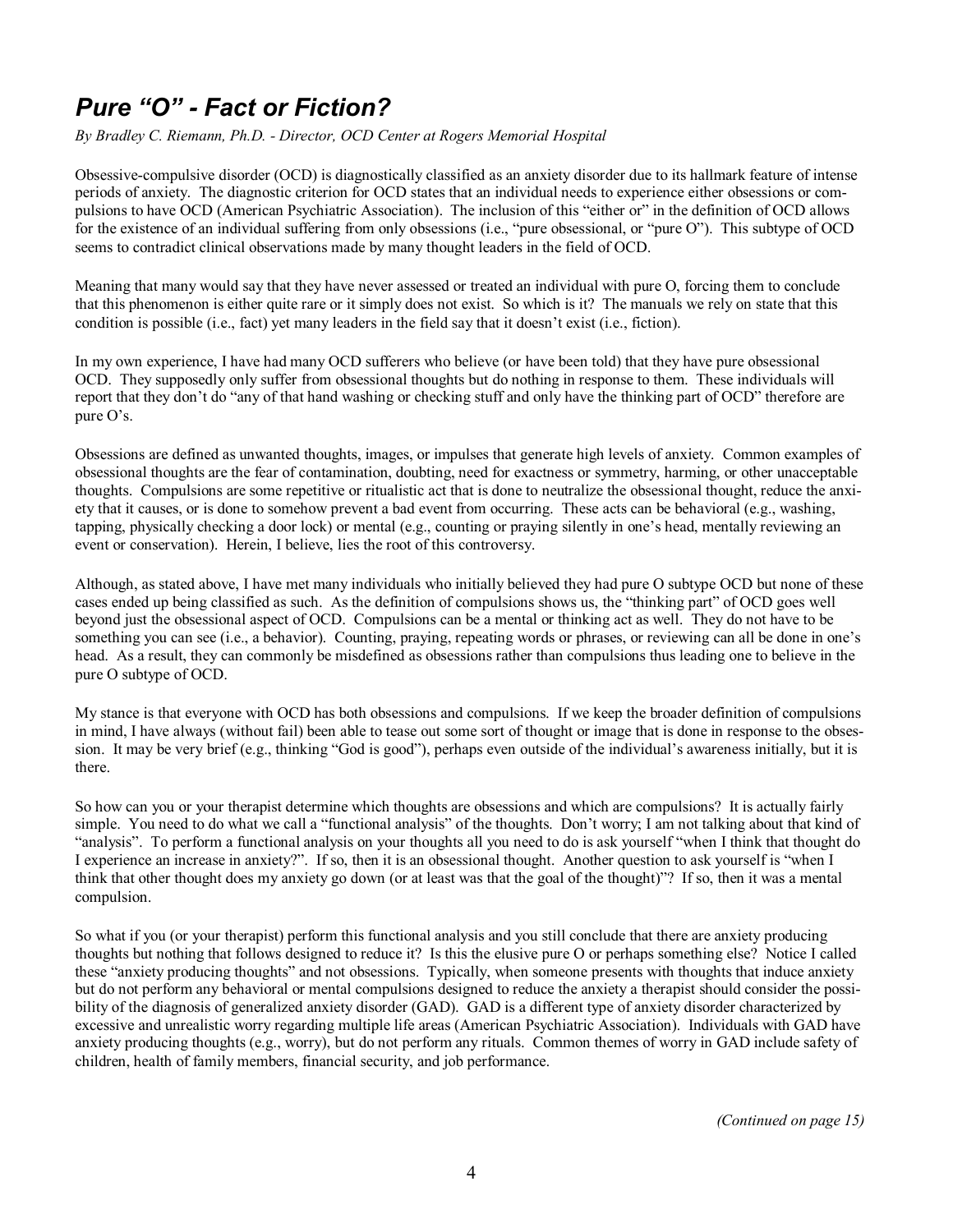### *Pure-O OCD (Pure Obsessional OCD): Hidden Rituals*

*by Steven J. Seay, Ph.D., August 1, 2011,* .



Pure-O OCD (Pure Obsessional OCD) is associated with hidden mental rituals that interfere with treatment effective ness.

"Pure-O" OCD, or Pure Obsessional OCD, is a relatively less common form of OCD that seemingly differs fromclasic presentations of the illness. What distinguishes Pure Obsessional OCD from classic OCD is that in Pure-O OCD, symptoms are predominantly obsessive (rather than compulsive) in nature. Although individuals with Pure-O OCD frequently experience intense and distressing obsessions, they typically report few (if any) overt compulsive behaviors. However, in almost all cases, pure obsessionals *do* engage in a variety of rituals. These rituals just manifest as mental compulsions rather than behavioral compulsions.

Unfortunately, most psychologists haven't been trained in how to ask the types of questions that are necessary to identify these "hidden rituals." As a consequence, these rituals often go undetected. Because effective treatment requires consistent response prevention, a failure to recognize and resist mental rituals makes

true exposure and response prevention (ERP) impossible. Treatment then proceeds in an ineffective and haphazard way, with neither the patient nor the therapist any the wiser.

Not surprisingly, treatment for Pure-O OCD often fails. However, treatment failure occurs not because the patient is an ERP non-responder, but rather because the most important part of treatment (i.e., response prevention) was unknowingly omitted. Sadly, many individuals with OCD wrongly get labeled as being treatment refractory (treatment resistant), even though they have never undergone a single course of response prevention that appropriately targets their very real compulsions.

Remember, not every ritual consists of an observable behavior. Learn to more effectively fight your OCD and become a mental ritual detective by considering a few of the following "hidden" rituals that I assess when treating individuals in my South Florida (Palm Beach, Fort Lauderdale, Boca Raton, Boynton Beach, & Miami) psychological practice:

#### **Say No to Pure-O Common Mental Rituals**

- · Trying to "figure out" why you're having a certain thought.
- · Trying to counteract, or balance out, negative thoughts with positive thoughts.
- · Trying to forcefully control an obsessive thought.
- · Trying to "figure out" what type of person you are (e.g., questioning your own morality).
- · Avoiding certain situations, people, or activities so that you don't have an obsession.
- Reassuring yourself (e.g., telling yourself, "I'd never do that.").
- Postponing certain behaviors or thoughts until "the right time" or until "they feel right."
- Repeating thoughts, phrases, or words in your head.
- Repeatedly praying or asking for forgiveness (in a way that is not typical for others who share your faith).

Dr. Steven Seav is a licensed psychologist in Florida and Missouri who treats patients in Palm Beach, Fort Lauderdale, and *Miami. This article can be found at [www.steveseay.com/pure-o-ocd-pure-obsessional-ocd.](http://www.steveseay.com/pure-o-ocd-pure-obsessional-ocd)*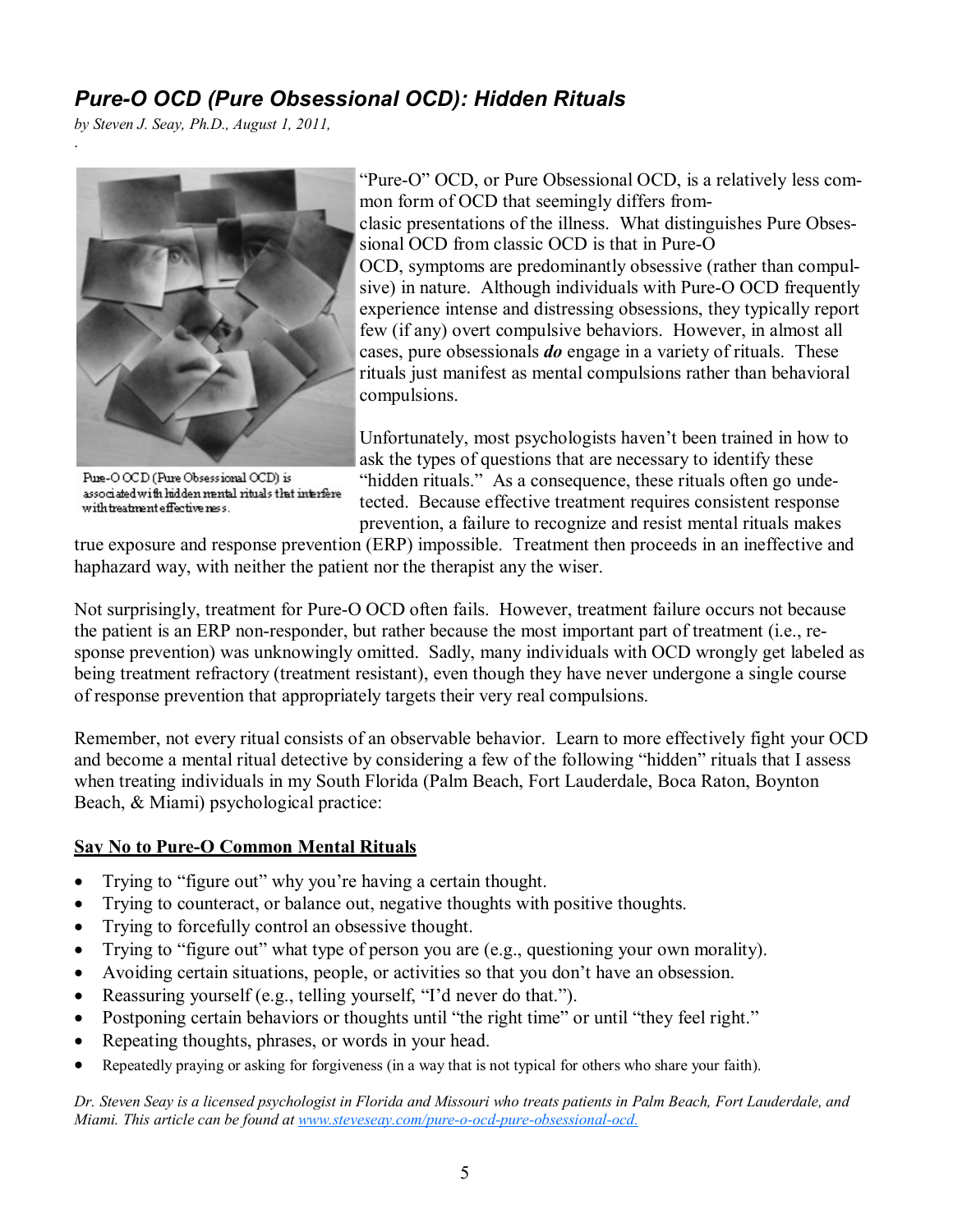

# **FOUND ON THE INTERNET**

## **Another Internet Treasure**

We all know by now that the Internet, though it can be a minefield to navigate, is for the most part a bottomless source of information, and occasionally produces an unexpected treasure. Such a treasure is the art and poetry of **Thomas R. Griffith**. In his biography, he writes:

I live with OCD. It does not define me, but my struggles with it have shaped a lot about me. I was *born a natural worrier and over thinker. I like to analyze life, which can be a strong quality. The problem comes from the fact that some thoughts that cause me anxiety come and don't go away.*  When I force myself to think of something else, they come right back, like a bad song stuck in your *head. The dominance of these yucky thoughts makes me feel awful, both because the thought itself is awful and because I cannot control it. It can become a vicious cycle, causing panic attacks and depression. I have recently found great assistance and some control from therapy and medication. For*  me this has been an incredible and freeing experience. I am still struck by how my mind can be still *now, and it's so peaceful. It truly makes me very thankful and has changed my life.* 

We have reproduced a part of his webpage on which he expresses his feelings about his OCD. We think his art is very evocative, and his writing, very powerful. Turn to the next page to see for yourself His webpage is [www.thomasrgriffith-artist.com](http://www.thomasrgriffith-artist.com). His art can also be seen and purchased at fineartamerica.com/featured/think-pure-o-2009-thomas-griffith.html

## From Wikipedia, "Purely Obessional OCD"



The most effective treatment for Purely Obsessional OCD appears to be Cognitive-Behavioral Therapy. More specifically exposure and response prevention (ERP) as well as Cognitive Therapy (CT) which may or may not be combined with the use of medication, such as SSRIs. People suffering from OCD without overt compulsions are considered by some researchers more refractory towards ERP compared to other OCD sufferers and therefore ERP can prove less successful than CT.

Exposure and response prevention (ERP) of the "Pure-O" is theoretically based on the principles of classical conditioning and extinction. The spike often presents itself as a paramount question or disastrous scenario. A response that answers the spike in a way that leaves ambiguity is sometimes warranted. "If I don't remember what I had for breakfast yesterday my mother will die of cancer!" Using the antidote procedure, a cognitive response would be one in which the subject accepts this possibility and is willing to take the risk of his mother dying of cancer or the question recurring for eternity. No effort is expended in directly answering the question in an effort to find resolution. In another example, the spike would be, "Maybe I said something offensive to my boss yesterday." A recommended response would be, "Maybe I did. I'll live with the possibility and take the risk he'll fire me tomorrow." Using this procedure, it is imperative that the distinction be made between the therapeutic response and rumination. The therapeutic response does not seek to answer the question but to accept the uncertainty of the unsolved dilemma.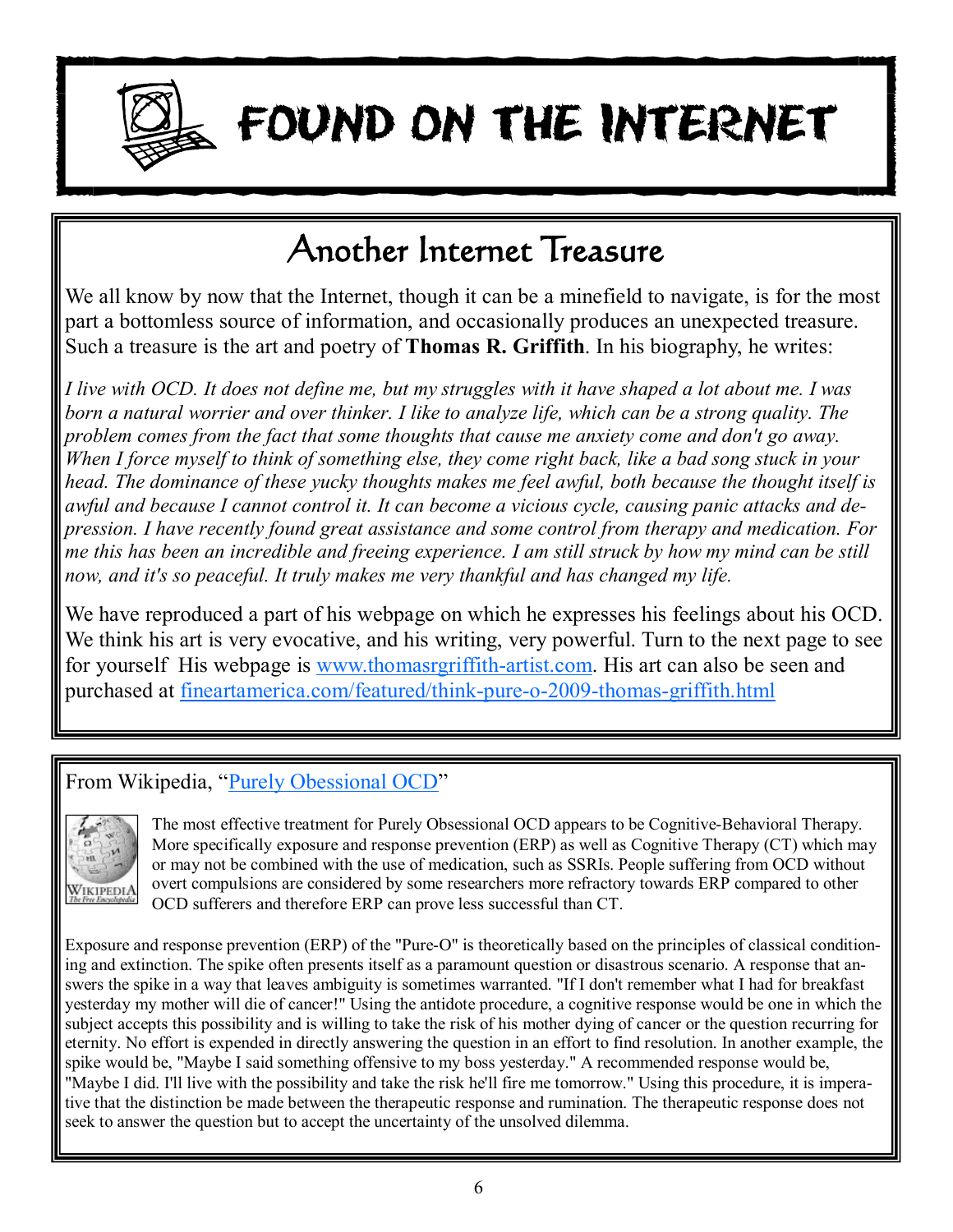## **ART OF THOMAS R GRIFFITH**

These art pieces are expression of my life with OCD. Art and the piano have become key to me working through my OCD among many other things. OCD does not define me but my strength to manager through it speaks much about me. I hope all those with OCD and other mental health problems can find their way through. It is time for people to see these health issues as health issues and not stigmas. We don't get to pick our chemistry.



#### **Think Pure O 2009**

#### **Pure O**

I wake up in the morning; their it lies. One of those thoughts

one of the yucky crappy ass thoughts that I keep behind my eyes Vicious little pets that I never wanted and just can not get rid of They come out of their cages in turn some more often than others Some bigger and more vicious in their way Some darker in color

Crawling out of it's cage it intwines it's self into my day Scurrying around in my head Entangling Wrapped up in the strings of my mind

Think think think I try to wrestle it back into it's cage Think and sort Sort and think

Cornered it barres it's teeth menacingly

Think think think and think some more the same pattern over and over press at it Poke it

It gets ever more upset and cruel in it's action

Think think think Sort and think and some more I think looking at it in every way I can Sort and think analyze review and think some more the whys; the hows the same dead end again and again think think and think Sort and think

Until for some unknown reason An undetermined time of the day it crawls back into its cage Weary and wanting to rest until it comes out Some other day

I sit and watch from the corner of my eye

Yeah they're there still and I think the big one on the right is getting restless \*sigh\* I wait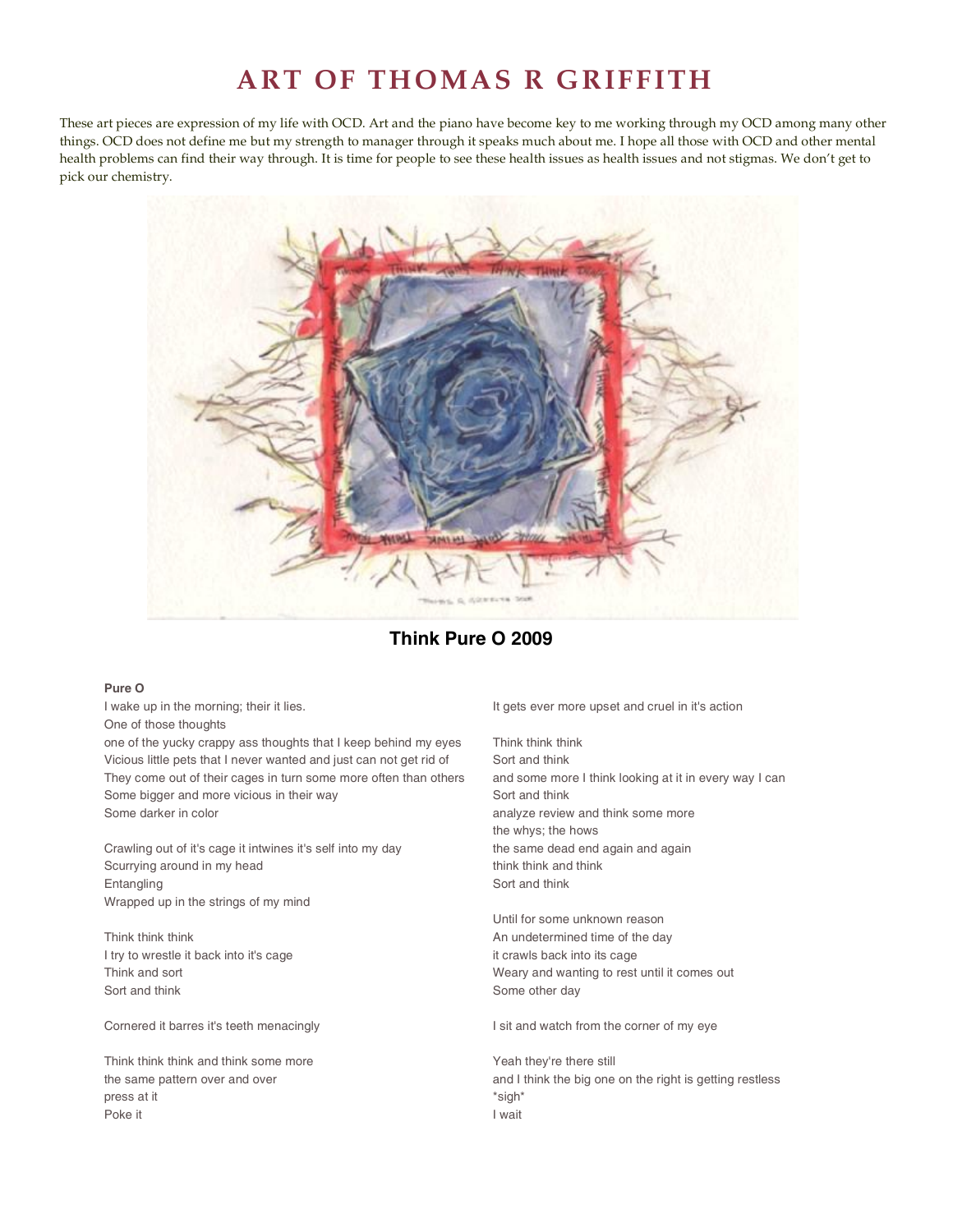#### *Re-Thinking the Unthinkable (Continued from page 1)*

the 70% to 90% range. This was comparable to Dr. Foa's findings. In the mid-1990's, Mark Frearston, Ph.D. published one of the first controlled studies for the treatment of the Pure-O, using very similar methods to those proposed by my 1991 article. His methodology relied on a much stronger cognitive component than my approach, which, as discussed below, have retained a much stronger behavioral component. Cognitive treatment for anxiety disorders relies on helping people identify the irrational nature of their fears and find the evidence of their irrationality. My work with thousands of patients has lent strong support to the idea that the cognitive element is not nearly as important as the more strict behavioral element, which focuses on providing effective strategies for managing the threatening ideas, rather than debunking the specific irrationality of the idea. At this point (2004), I am finding that, with some slight innovations that I have laid out below, there are no differences in the treatment duration (approximately six to twelve months) for people with Pure-O and those with the compulsions of the more traditional form of OCD.

In my conceptualization of Obsessive-Compulsive Disorder, the tree of the overall syndrome has three main branches: the "obsessive-compulsive," the "responsibility O-C," and the purely obsessional thinker ("Pure-O"). In "Pure-O", the anxiety emerges in response to an unwanted, intrusive thought or question; what I call a "spike." The ritual or compulsion with this form of OCD involves the non-observable, mental 'pushing away' of the thought, avoiding the recurrence of the thought, or attempting to solve the question or undo the threat that the thought presents. It should be remembered that most people who come into therapy tend to have a combination of these three distinct forms of OCD. Successfully treating one form typically has minimal effect on the others. When persons present with more than one form of OCD, treatment will tend to initially focus on the observable rituals, since they are generally easier to treat and provide a positive momentum for further therapeutic work.

The "Pure-O" has two parts: the originating unwanted thought (spike), and the mental activity in which the sufferer attempts to escape, solve, or undo the spike. This is called "rumination." With "Pure-O", it is the threatening, nagging, or haunting nature of the idea, which compels the patient to engage in an extensive effort to escape from the thought. Most likely, it is not the intrusive idea, per se, that drives the response, but the associated emotional terror. The following are some illustrations of these types of "Pure-O" situations.

1. A man is involved in sexual relations with his female lover. Just prior to orgasm, the thought of his friend Bob pops into his head. This is the fourth time in a month that this has happened. In response to this, he becomes very upset and wonders whether or not he is gay. His sexual activity is terminated in order to avoid having to deal with this concern.

2. A mother is changing the diaper of her infant. As she lovingly looks down at this helpless child, the thought occurs to her to "take a pillow and smother him." In response to this thought, the mother panics and runs to another room to diminish the possibility of acting on this thought, because she feels that having the thought is tantamount to acting on it.

3. A student finishes a conversation with his favorite professor. For the next three hours the student reviews the conversation mentally to ascertain if he said anything that might have been offensive.

4. An altar boy in church notices a statue of the Virgin Mary. He has a fleeting thought passes about performing a sexual act on her. He is tormented endlessly, even though he has repeatedly confessed the thought to a priest and to his parents.

5. A young man notices that the word "suicide" possesses a significant repugnance. It is not that he is depressed; he feels that the word suicide "shouldn't" stand out. He finds that, not only does encountering the word in print produce a tremendous amount of emotional tumult, but hearing it in his own thoughts becomes equally upsetting. Certain sounds also start to stand out as being unique and unsettling. He begins to spend a great deal of time wrapped up in his own thoughts attempting to arrange the word in a certain manner so that it possesses less significance. He becomes tormented by the possibility that the unique sounds surrounding him may linger on for eternity and determines that he must find some method to stop being reminded of their occurrence.

6. A woman survives emotional abuse from an overly controlling father. At 20, she leaves his house, and she's elated. However, she develops an obsession. She decides that all objects, which remind her of him, are infused with his essence and, therefore, must be discarded. Although irrational, she feels that discarding anything related to him will keep her identity free from his influence. She feels that to completely free herself from him, she has to discard all objects that remind her of her father,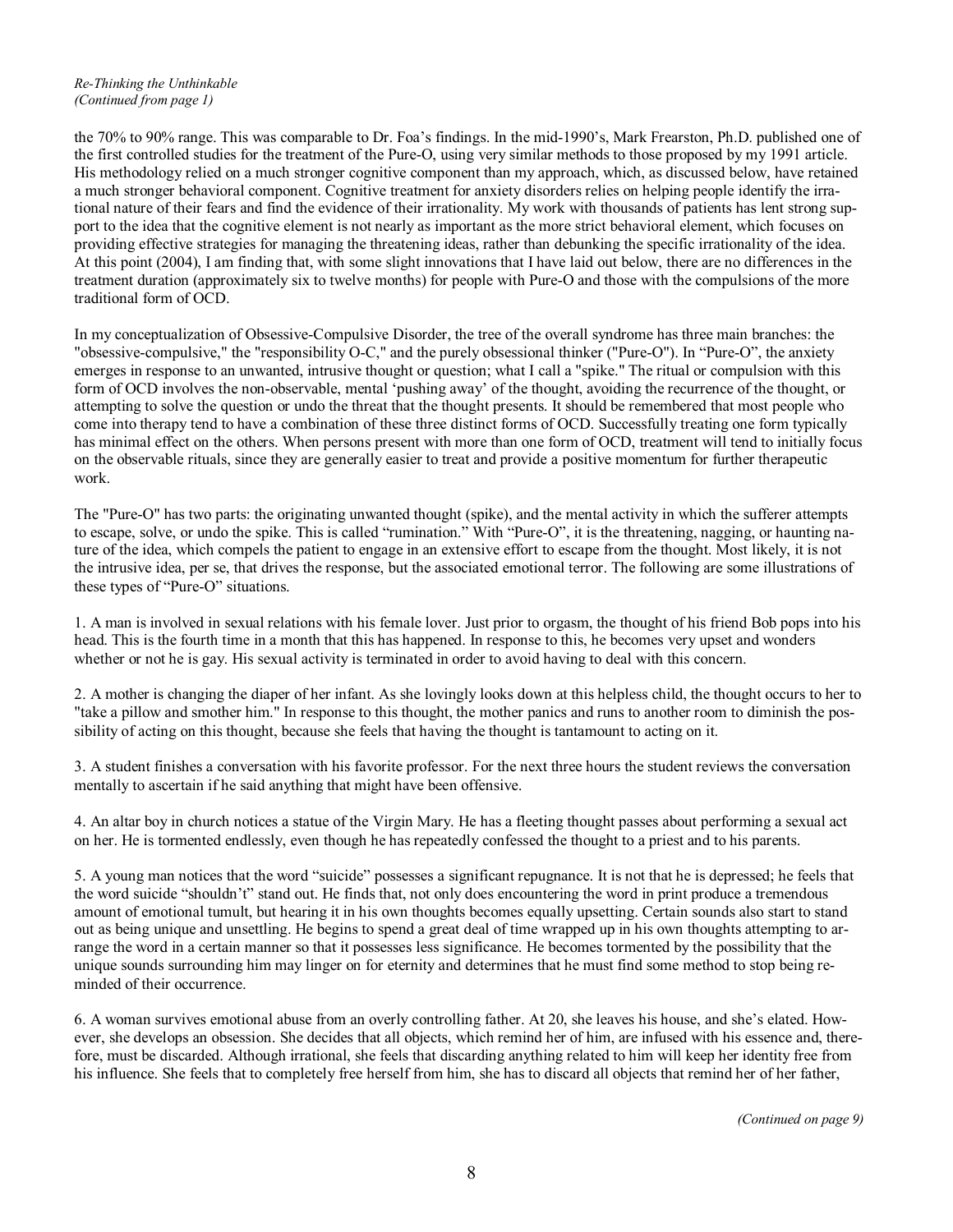#### *Re-Thinking the Unthinkable (Continued from page 8)*

even those that might have been "contaminated" by contact with his possessions. This effort to free herself from her father's influence, becomes so encompassing that she has to avoid even mail from her siblings because her father might have come in contact with something that had come in contact with the mail.

For the person suffering with the "Pure-O", a tremendous amount of anxiety and/or guilt accompanies the spike. The mental ritual (rumination) is the volitional effort to shut off the anxiety, either by attempting to gain reassurance, solve the question, or avoid having the thought recur. The tormenting thought (spike) typically entails two parts. The first is the idea that the thought, in and of itself, is deviant and signifies something horrible about the person who has it. "I must be a sick, mentally unstable person to have had this thought occur." Or, "Only a 'bad' person could think such a thing." The second part is the great emotional and physical discomfort accompanying the intrusive idea. The symptoms of anxiety can include, but are not limited to: rapid and heavy heartbeat, upset stomach, excessive perspiration, muscle fatigue, mental thoughts and/or muscular tension. These symptoms are what make people with OCD "feel" that the spike is so problematic. It is during the rumination phase that the person's mind becomes extremely preoccupied and distracted. It is not unusual for someone with the "Pure-O" to spend endless hours trying to "escape" from these thoughts. The perceived need to stop these thoughts is tremendous. A common misconception among "Pure-O" sufferers is that there is a way to turn off the obsession, and that they just have to keep obsessing until they hit upon that way. If they can find "the answer," the right thought, then the obsessing will just vanish completely. Most sufferers realize this is an impossibility, but they cannot give up the search.

The accompanying diagram illustrates the endless cycle of spiking and ruminating. On the left-hand side of the diagram you will see references to "subconscious mental processes" and the "anxiety center." The subconscious mental processes are located in the outer portion of the brain and represent parts of the brain that are creative and always on the lookout for pertinent



information. Evidence of its existence lies in a phenomenon known as the "Tip-ofthe-Tongue" effect (Brown & McNeil, 1966). All of us have had the experience of searching for a word or fact that is just on the tip of our tongue, but continues to elude us. So we give up trying to recall it and go about our business. Then, later, it pops into our consciousness, even though our mind is preoccupied with another topic. I believe that there is a non-conscious portion of the brain that searches our meaningful material and sends this information to one's consciousness. One tends to more readily notice information that has a strong association component with

significant material than non-relevant information. For example, when we see a red light, we immediately react to it as a warning (i.e., unconsciously, we associate a red light with the idea of a hazard). For the "Pure-O" sufferer plagued with thoughts of violence, the sight of a knife might spike the thought of stabbing a loved one. The "Anxiety Center" (left side of the diagram) is closely associated with the "Subconscious Mental Processes" (see diagram). This part of the brain is called the amygdala. Brain mapping studies suggest that the amygdala is active when we experience emotional upheaval. On occasion, the amygdala is triggered by an external stimulus, e.g., finding a snake in one's camping tent. In the case of panic attacks, seemingly random events can trigger the amygdala to misfire and send the same types of signals. The Anxiety Center is responsible for the fight-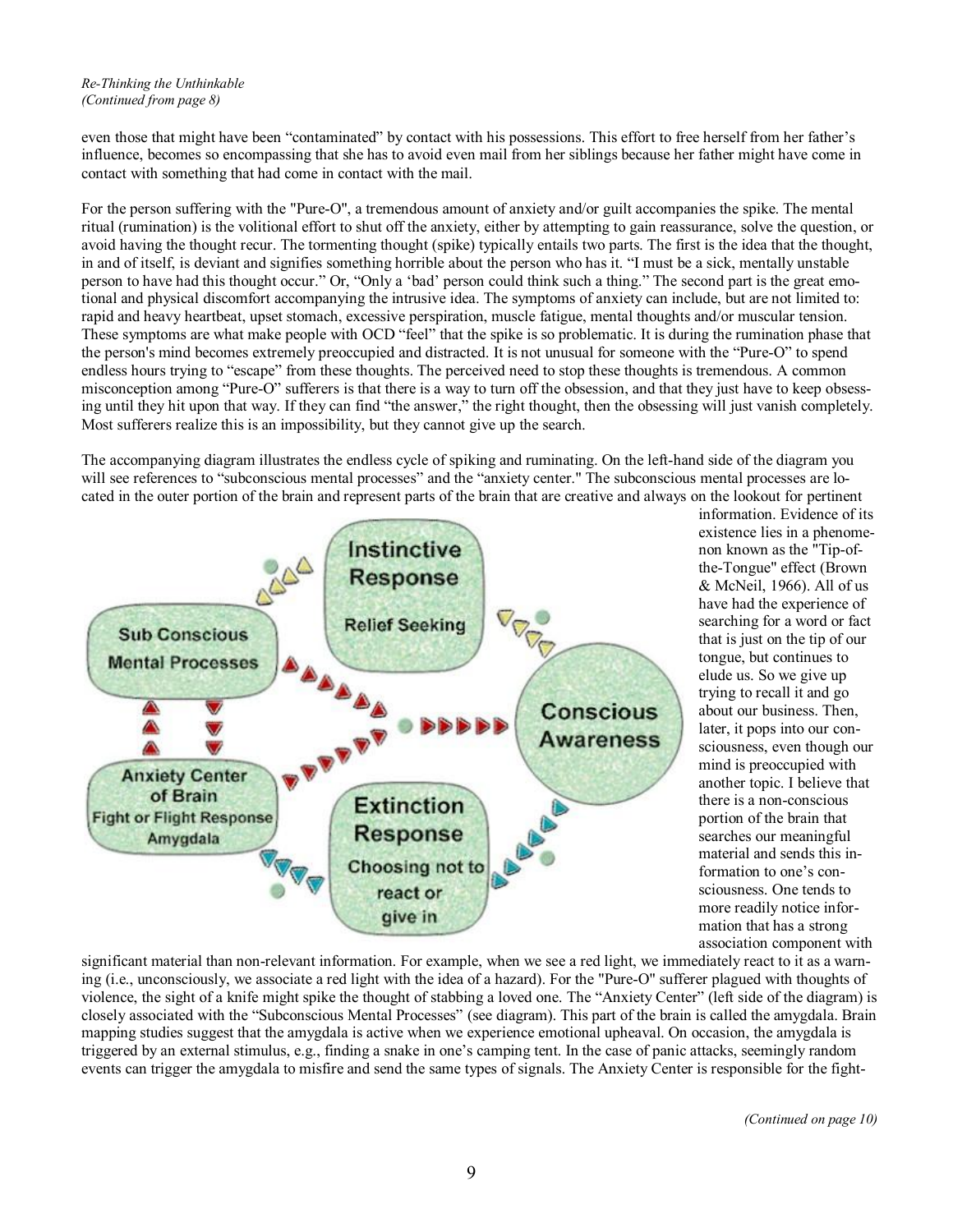#### *Re-Thinking the Unthinkable (Continued from page 9)*

or-flight response. Brain mapping studies suggest that the amygdala is the center of visceral awareness that there is an urgent threat demanding immediate attention. The Anxiety Center activates psychological responses to emotional information, such as, rapid heart rate, racing thoughts or upset stomach. The resource center transmits information to our conscious awareness that deems material relevant or significant. It is at this juncture that most "Pure-O's" becomes fixated and distraught.

The transmission of the information from these subconscious processes to our conscious awareness is a purely reflexive one and beyond our control. However, it is not beyond our influence. When the spike reaches our "conscious awareness", we have a choice as to how to process the thought (represented by the two arrows in the attached diagram). The arrow pointing upward suggests that the person experiencing the stimulus chooses to believe that the spike thought represents or reflects something deep and meaningful about the person; e.g., "only a vicious, loathsome human being could possibly think of stabbing their loved one." This is referred to as the "instinctive response" (IR) because it is inherent within each person to resist anything which feels so threatening. People with OCD are not less tolerant of these upsetting ideas, which most humans report are a natural part of their daily existence. It is just that people with OCD experience a "misfire" in the brain, which makes them "feel" as if the idea is problematic. Usually, an effort is made to seek reassurance and disqualify the legitimacy of these upsetting ideas and threatening experiences.

The instinctive responses naturally produce the strong desire to engage in resistance and relief seeking. This represents, as Albert Ellis (1987, 1991) has suggested, a dysfunctional emotional response. The tremendous effort one puts into escaping the unwanted thoughts or preventing their recurrence (e.g. hiding knives), in effect reinforces (e.g. strengthens the association) its importance to the non-conscious brain and thereby feeds the vicious cycle. This process is represented in the accompanying diagram by the arrow pointing from the top box back toward the anxiety center. Similar notions have been proposed by Wenzlaff, Wegner, & Roper (1988). These authors suggest that attempting to suppress thoughts has the effect of making them stronger. Recognizing that you are upset by a thought and then reacting with resistance places a mental marker on it and, therefore, increases the likelihood of the thought reoccurring. For the sufferer with "Pure-O," the spike is a double barrel shot of anxiety. First, there is anxiety for having such an unpleasant or deviant thought. Then, the tremendous, uncontrollable repetitiousness of the thoughts makes the sufferer think he is losing his mind. The uncertainty regarding mental loss of control can be a very anxiety provoking experience.

As per the "Conscious Awareness" box in the diagram, the arrows pointing downward represent the least likely response, but, ultimately, the most therapeutic one. The extinction response entails recognizing the existence of the "bad" thought, but assigns no blame to the person for having it. This response allows the upsetting ideas to exist, despite the presence of the accompanying extreme anxiety. Many cognitive-behavioral psychologists believe that the absence of this response is what distinguishes people with OCD from the "normal" population. In contrast, the cognitive psychologist believes that just by shedding light on either the irrationality of the idea of being a bad person or on the person not being responsible for the initiation of the thought, relief from anxiety will result. However, those with OCD might suggest that, in order for psychologists to fully understand what they experience, their amygdalas could be stimulated to the point of feeling like the world is ending. The experience of feeling compelled to then "run for the hills" would be shared. The extinction response is not the reflexive one, nor does it occur naturally when feeling so unsettled. In fact, the extinction response feels so unnatural because it is diametrically opposed to what we are evolutionarily wired to do when faced with anxiety. Therefore it is crucial for the patient to understand that OCD involves faulty wiring, not an irrational belief system.

For a behavioral psychologist, the key issue is not how or why these thoughts become out of control, but what to do about them when they're racing around in one's head eight hours a day. It is extremely distressing that this form of OCD continues to present such confusion for mental health professionals. There remains a good deal of ignorance regarding appropriate treatment strategies and conceptualizations. Today the most common trend for cognitive-behavioral psychologists is the use of "rational responding" as a means of managing Pure-O. Although people with OCD "feel" as if the obsessive thought is legitimate, they typically remain steadfastly aware that they are performing extensive or elaborate escape responses for no logical reason. Clearly, it does not make sense that the therapeutic objective should be to help the patient "find the evidence" that the thought is illegitimate.

But before discussing what works, first it is critical to discuss what does not work!

Thought stopping, both through shouting, "STOP" or snapping a rubber band in response to the spike, is clearly not recommended and may actually be detrimental. As discussed previously, this technique sensitizes the brain to the unwanted thought by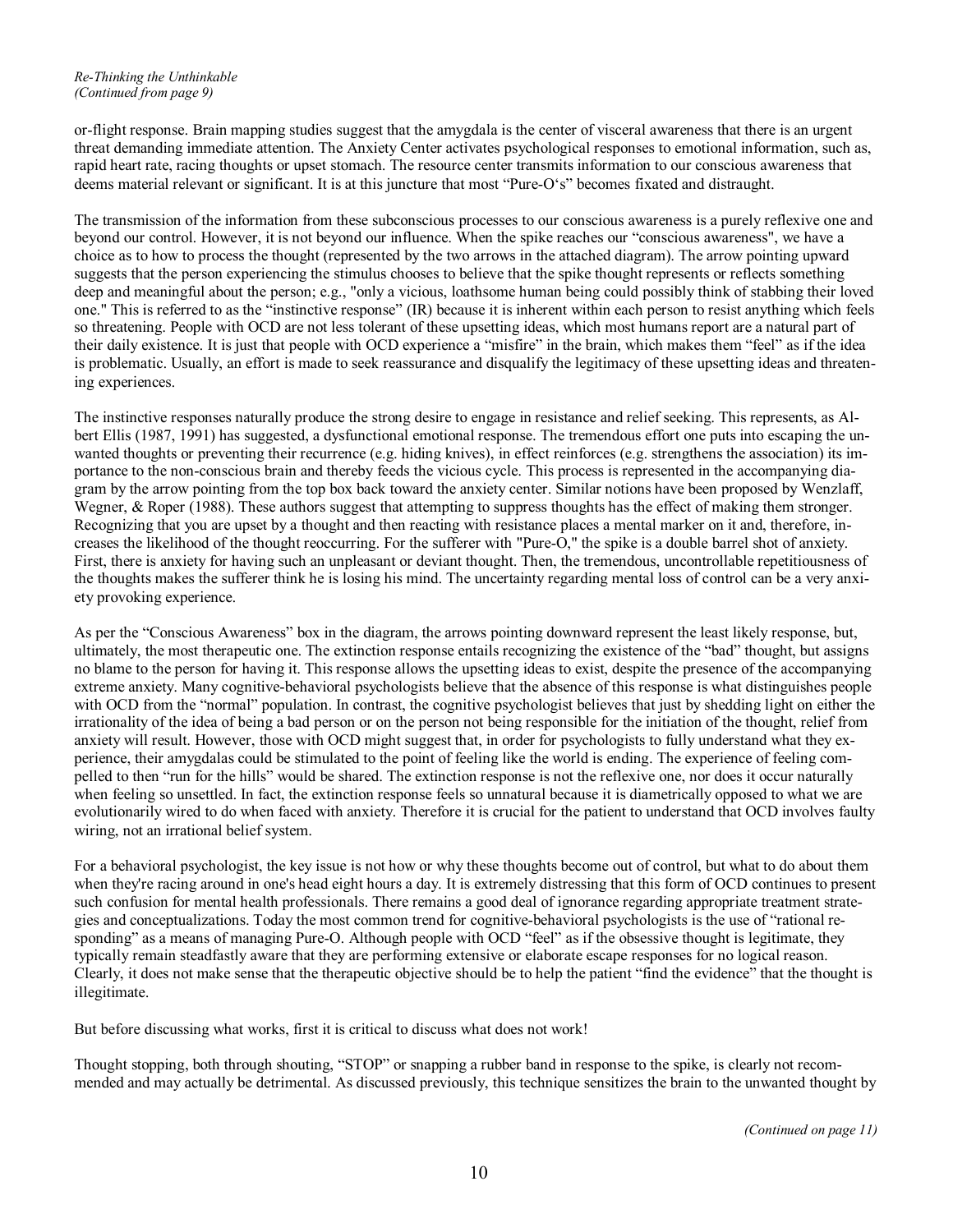#### *Re-Thinking the Unthinkable (Continued from page 10)*

alerting the anxiety center that potential punishment is associated with the spike. Theoretically, the spikes would thus increase due to this heightened sensitivity. Research to date has demonstrated that these techniques are not effective treatments of OCD.

Although logically pointing out the absurdity of the "pure-O" patient's mental rituals is very tempting, it is often insulting and clearly ineffective. You cannot "outlogic" OCD. People with OCD are understandably drawn to this type of therapy because the therapist is actually reassuring the patient by helping the desperately anxious patient see the irrational nature of these threatening ideas. This type of treatment ultimately can make the patient dependent on the therapist's determinations of what is rational and what is not, and is therefore an ineffective treatment approach.

Another treatment approach involves the use of analytic interpretations. This approach assigns meaning and significance to the content of the spike and attempts to instruct the patient to "understand" this meaning. This understanding or insight supposedly is both necessary and sufficient to produce change. However, we now believe that this approach for OCD is not only ineffective, but actually is detrimental and may further fuel and reinforce the OCD process. Nevertheless, many people with untreated Pure-O are unfortunately still drawn to this type of therapy approach, as they have a natural inclination to investigate, make meaning of their spikes, and find solutions to their upsetting thoughts. The process of trying to find solutions to alleviate the anxiety and upset is referred to as rumination, and is clearly part of the maladaptive management of the disorder. Initially, when an OCD patient begins behavior therapy after years of analytic or insight therapy, he needs to be deprogrammed. Only then can the full benefit of behavior therapy be achieved.

In 2004, while there is a great deal of scientific evidence that thought stopping, rubber band therapy, and analytical therapy are not recommended and are ineffective for treating OCD, many psychologists are debating whether or not there is any benefit to using cognitive strategies as an additional component to behavior therapy. The idea behind fundamental behaviorism is to change brain chemistry through conditioning. The underlying belief is that patients with anxiety disorders do not have defects in their thinking processes. In a well-known study done by Freeston, et al. (1997), the treatment consisted of cognitive strategies as well as traditional behavioral strategies. The combining of therapies makes it difficult to know whether the cognitive approach added to or detracted from the patients' recoveries.

Ultimately, as with all forms of OCD, learning to live with uncertainty and risk-taking are the antidotes to this disorder. The treatment of the "Pure-O" is theoretically based on the principles of classical conditioning and extinction. The disorder is perpetuated by the patient's need to try to rationalize and control any random, bizarre, and noxious thoughts that occur to him. This intolerance exists due to a misfiring brain function, which makes the patient feel that the thought itself is equal to acting on such a thought. The efforts a person makes to avoid or escape these thoughts reinforce their reoccurrence

It is given that a patient's spike will increase when he begins using ERP. The human is resistant to change. Commonly a person who, before treatment, would spike many times per day and then ruminate incessantly for the duration of the day, will, after behavior therapy, spike much more frequently, but ruminate much less. The goal of this therapy is not to make the thought go away or to achieve anxiety relief. Although this statement sounds peculiar, it should be repeated often and emphasized during the initial stages of therapy. Rather, the goal of this therapy is to provide specific guidelines for effectively managing this condition so that the brain can naturally readjust to a non-reactive state.

The critical point to be made is that eliminating rumination is the goal, not eliminating the number of spikes! It's how we manage challenges that determines the quality of our lives. The goal of therapy is to not respond to the spike. The goal is not to eliminate the existence of the spikes. Interestingly, though, the long-term effect of not attending to the spike will be that the spikes in fact will decrease in frequency and emotional intensity. However, this will happen only if the person becomes desensitized to these thoughts by allowing them to occur. A common phrase often mentioned in cognitive-behavioral groups that I run is "Let the thoughts be there, Give yourself permission to have the thoughts." A patient has to learn to be able to manage that the occurrence of any thought, no matter how bizarre or horrific, has no meaning.

The following useful suggestions are offered towards managing obsessions.

The research is still preliminary, but the treatment outcomes have been significant enough to spread the word. As with all forms of OCD, behavioral therapy is effective to the extent that the patient adheres to the procedures (Dar  $\&$  Greist, 1992). Since this article's original version, two procedures (index card therapy and spike hunts) have been added to the therapeutic arsenal and have been proven effective. I am just outlining these procedures because behavior therapy needs to be done with an experienced-

*(Continued on page 12)*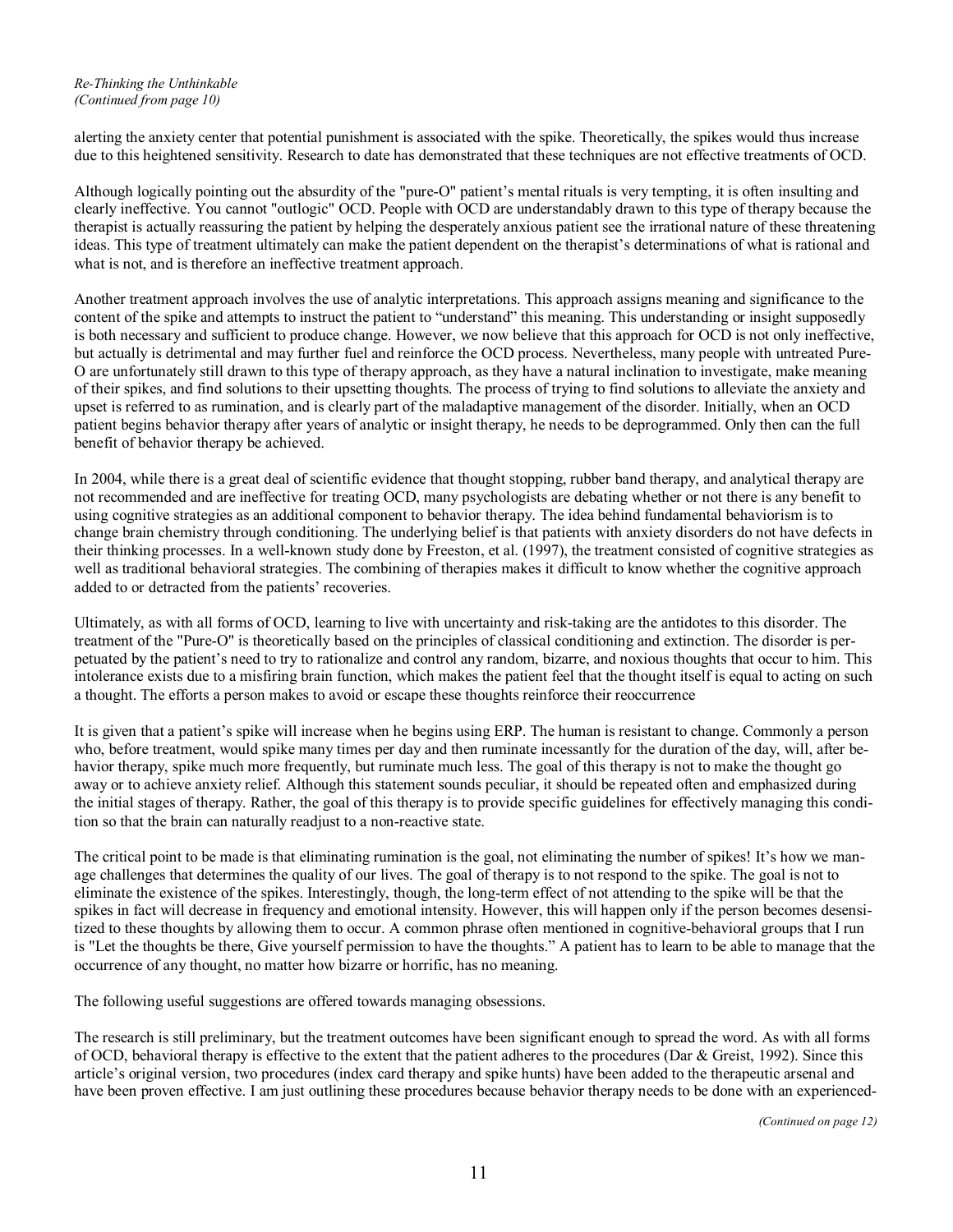practitioner. Attempting to implement these techniques without expert guidance can be problematic and prevent goal attainment.

#### 1. The Antidote Procedure

The spike often presents itself either as a question or potential disastrous scenario. A response, which answers the spike in a way that leaves ambiguity, is the antidote to preventing rumination. For instance, if the patient has the thought "If I don't remember what I had for breakfast yesterday my mother will die of cancer!" Under the Antidote Procedure, to manage the obsession, the most therapeutic response a patient can have is to accept this possibility and be willing to take the risk of his mother dying cancer or the question reoccurring for eternity. There is often a question regarding the degree to which one "really needs to believe" that their mother might die. In response, it is important to understand that ones' beliefs are really not a significant component of treatment success. Instead, the behaviors and choices one engages in are key to conveying to one's brain that the theme is no longer going to be any importance The goal is to expend the least amount of effort is responding to the question. In another example, a spike might be, "Maybe I said something offensive to my boss yesterday." A recommended response would be, "Maybe I did. I'll live with the possibility and take the risk he'll fire me tomorrow." Using this procedure, it is imperative that the distinction be made between the therapeutic response and rumination. The therapeutic response does not answer the question posed by a spike.

#### 2. Let It Be There:

Using this procedure, it is suggested that the person create a mental pigeon hole for the disturbing thoughts and accept the presence of the thoughts into one's preconscious (those thoughts which are not currently in one's awareness but can easily be brought there by turning one's attention to them, i.e. your name or phone number). It is suggested that a mental "hotel" be created whereby you encourage your brain to store all the unsolvable questions so as to fill up the register. The more unsolved questions the better. It is critical that the person suffering from the "Pure-O" acknowledge the presence of these thoughts, but pay no further attention to them by trying to solve the problems presented by them. The brain can only juggle a certain amount of information at one time. If you purposely overload the brain, rather than going insane, your brain's response will be to just give up trying. A key to this technique is that the person trying it has to have a great deal of faith and trust in the therapist suggesting it.

#### 3. Spike Hunt

Very similar to the "let it be there" approach is the spike hunt. Using this procedure the patient is encouraged to purposely seek out spikes. This process actually is a 180-degree reversal of the reflexive OCD momentum. Most people's OCD desperately hope for the associations to go away and never return. This frame of mind actually increases the susceptibility of the mind to these thoughts and exacerbates the condition.

#### A good example of a spike hunt is:

Patient X is terrified that he might get up in the middle of the night and violently assault his wife and child. He is so fearful that he might act on these thoughts, that any bump or strange shadow in the bedroom prompts him to consider that it might be a place where he's hidden a knife or a gun with which to harm his family. Even familiar objects, which are out-of-place, seem to suggest that he is capable of acting in a non-conscious way and thereby lend support to the idea that his family is in danger of his uncontrollable/non-conscious actions. Using the spike hunt, this patient was instructed to purposely find unidentifiable shadows or mysteriously placed objects and gather together evidence that the world of the unknown lurks out there and represents possible unforeseen peril. After using this technique for two months and sleeping next to a steak knife, the patient achieved approximately 75% symptom relief. The rationale for this seemingly contradictory approach lies in the behavioral principles of reconditioning. Reconditioning retrains the brain to consider its warnings to be non-relevant. For human brains non-relevant information equals experiences that are not perceived.

*(Continued on page 13)*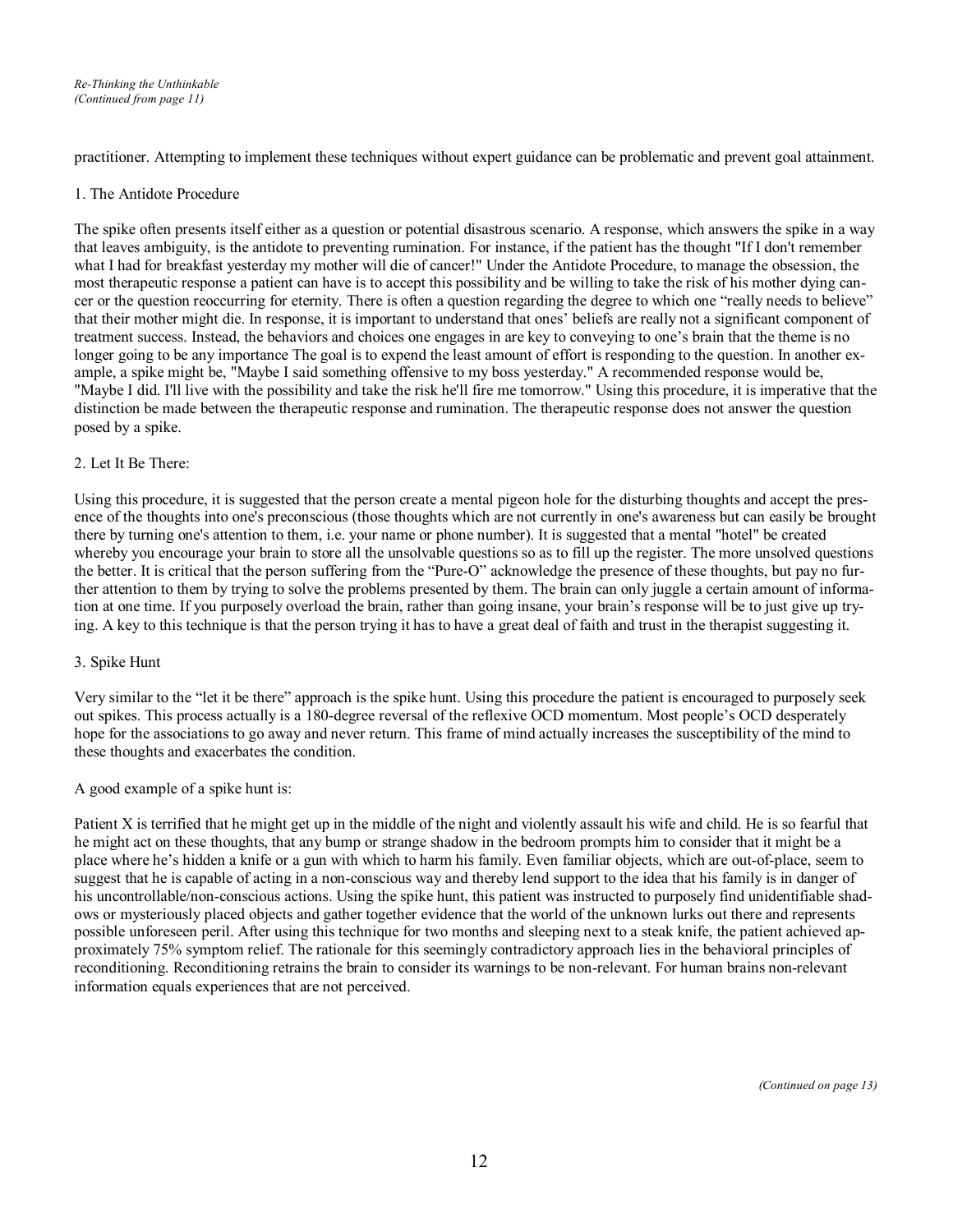#### 4. The Capsule Technique

During the initial phases of therapy, there is a great resistance to letting go of the rumination. A procedure to handle this resistance is to have the person with OCD to set aside a specified period of time, perhaps once or twice a day, to purposefully ruminate. It is suggested that the time periods be predetermined and time limited. The patient should tell himself "At exactly 8:15 a.m. and 8:15 p.m. I will ruminate for exactly 45 minutes. As thoughts occur to me other times during the day, I can feel comforted that the problem solving will be given sufficient time later that evening or early the next morning." Typically, people report that it is difficult to fill the allotted rumination time. Regardless, every minute must be spent on the designated topic so the brain can habituate to these irrelevant thoughts. A novel application of this technique was reported in the Journal of Behavior Therapy and Experimental Psychiatry. Using audiotaped spiking material a woman was desensitized to her obsessional themes by exposing herself to them ten times a day. After the fiftieth day, her actual spiking dramatically decreased.

#### 5. Turning Up the Volume

Rather than attempting to escape the spikes, the person with "Pure-O" is encouraged to purposely create the thought, repeatedly, following its initial occurrence. One is also encouraged to take the presented topic and actually amplify the threatening component. This has the effect of desensitizing the brain to these spikes by sending the message that not only am I not going to attempt to escape these thoughts; but I am at such peace with them I can create a multitude of them. In response to the thought, "I might have run over someone on my way to work," a beneficial response would be; "There is probably a stack of bodies all along the street; I probably wiped out half the population of my home town yesterday as well. I can't wait to drive home tonight and kill the other half."

#### 6. Index Card Therapy

The index card therapy procedure has been an extremely useful in treating people with "Pure-O." What baffled behaviorists for years in attempting to treat this form of OCD was that there was no object with which the patient could actually perform an exposure exercise. It seemed rather difficult to have a person touch the thought "Kill my baby" or "I hate God" and then spread it all over the place. To concretize these thoughts Dr. Foa has suggested using loop tapes in which a patient would sit and listen to his/her their particular obsession played over and over ad-nausea. The possible limitation of this procedure is that the patient might become habituated to the voice on the tape and not the actual theme represented on the tape. In addition, carrying a tape recorder around with you might be cumbersome and most people do not have an hour each day to sit and just listen to the same message played over and over again. So to remedy these problems I created index card therapy, where the patient writes the topic of the spike down on an index card. The patient would also record the date, the intensity of the spike, and the level of resistance to the spike on the index card. The writer carries the index card with him at all times, preferably in a pocket. The patient periodically reviews the index card or cards, usually about six to ten times per day, until the level of associated anxiety and resistance is below a rating of two out of ten for two consecutive days.

Some people report that they have difficulty distinguishing between spikes and "legitimate important thoughts." A foolproof litmus test for telling the difference is to ask yourself, "Did the thought or question come with an associated anxiety, feeling of urgency or feelings of guilt?" Ultimately it is wise to place such thoughts in the realm of OCD and make the CHOICE to accept the risk. When asked, "What if it's not OCD," I say "Take the risk and live with the uncertainty." For those who have made significant progress in the Pure-O process, a common complication involves distinguishing a therapeutic response from a ritual.

The "Exposure and Response Prevention paradigm seems simple. If it makes you anxious, confront it! Create a hierarchy and gradually work your way toward the most challenging items. At some point most Purely Obsessional patients almost always come up with the same question: "Am I doing the therapy correctly?" It is very common obsessional reaction to someone doing behavior therapy. The mind tries to throw a monkey wrench into the therapeutic machine by asking the question, "Which is the actual therapeutic response: the performance of an exposure exercise or just accepting the risk?" The ensuing effort to secure the correct answer to this question ultimately can, unchecked, become a time-consuming ritual itself.

To illustrate this dilemma, let's look at the naturally occurring behaviors of blinking and swallowing. For instance, the mind tells the patient to swallow or blink, now! The dilemma is as follows: "If I swallow now, won't that be giving into the spike? If I re-

*(Continued on page 14)*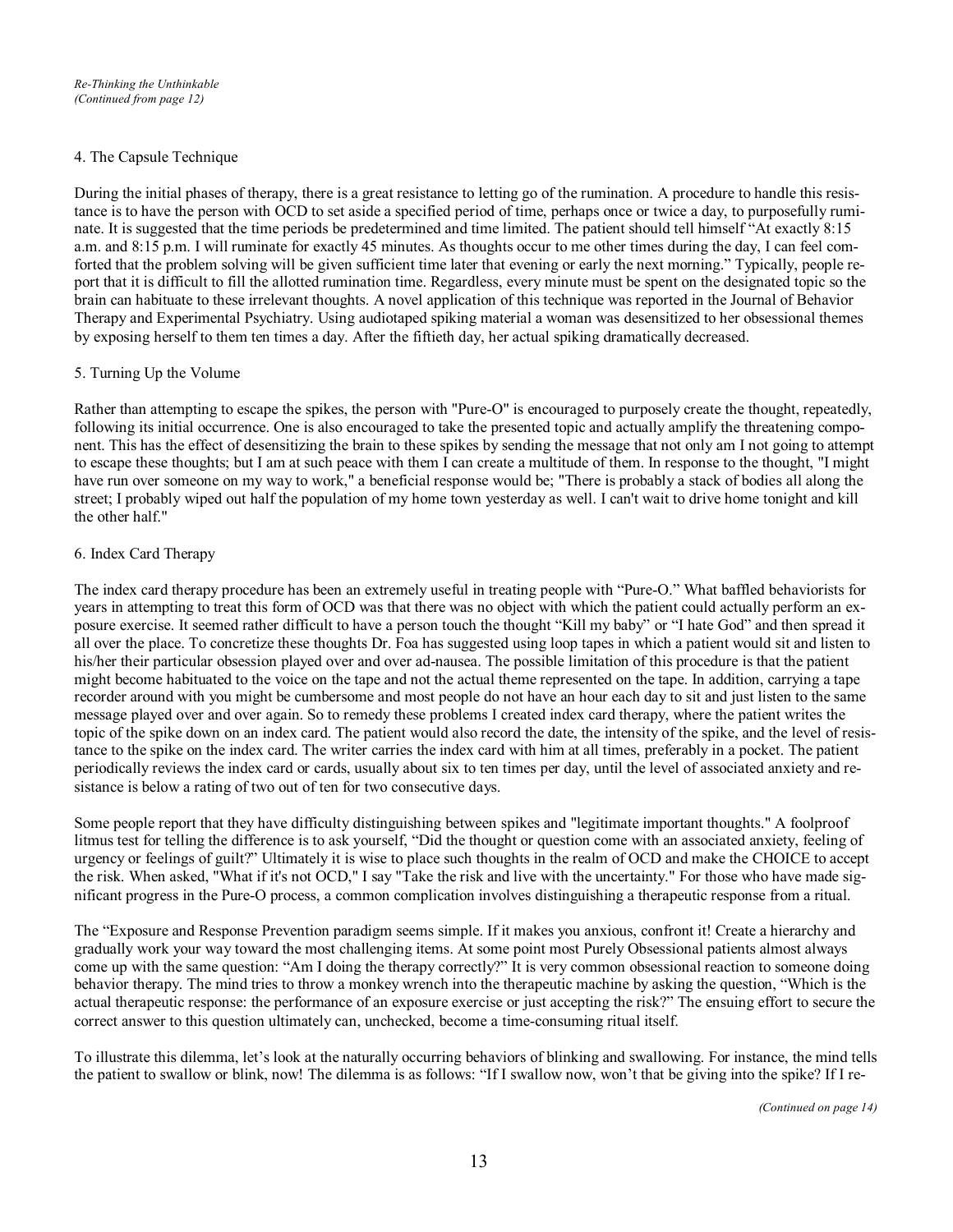$-5 - 5$ 

sist giving into the command, then I'm avoiding engaging in the naturally occurring action of swallowing. What's a good patient to do?" The very skilled patient will now accept that all blinks in the future will be the "wrong" blink and accept that all blinks are actually performing a ritual. This choice will influence the brain to stop scrutinizing "getting the therapy right." Ultimately most Pure-O's and people with a perfectionistic mentality end up spending a great deal of wasted time making sure that they are managing the disorder in a "correct" way. Living in a world of no answers is essential to being able to make a choice and move on.

At this point, the skills of any therapist are not nearly as valuable as the client's willingness to utilize the procedures. Unless a sufferer is thoroughly fed up with the disorder, behavior therapy will be of limited help. Often I have been informed that the treatment is as painful as the disorder. My only response is that with this treatment there is a light at the end of the tunnel. The disorder offers only endless suffering. If you find that after six months to a year there is limited movement in a positive direction, it might be worth your while to take a temporary leave of absence from therapy until you are fully committed to letting go of the problem. Published clinical notations suggest that this step might assist in bringing about an increased willingness to confront the nightmare rather than to continue to mentally run away from it.

*This article can be found on Dr. Phillipson's website, [www.ocdonline.com/Rethinkingtheunthinkable.php.](http://www.ocdonline.com/Rethinkingtheunthinkable.php)* 



## TELL US YOUR STORY

You've told us what you want to see in your newsletter - more personal stories. What is OCD like for you? How has it affected your life? How have you dealt with it? What advice do you have for others? We would like to hear your stories and include them in these pages. Send your story to OCDFM, P.O. Box 510412, Livonia, MI 48151-6412, or e-mail to [OCDmich@aol.com](mailto:OCDmich@aol.com).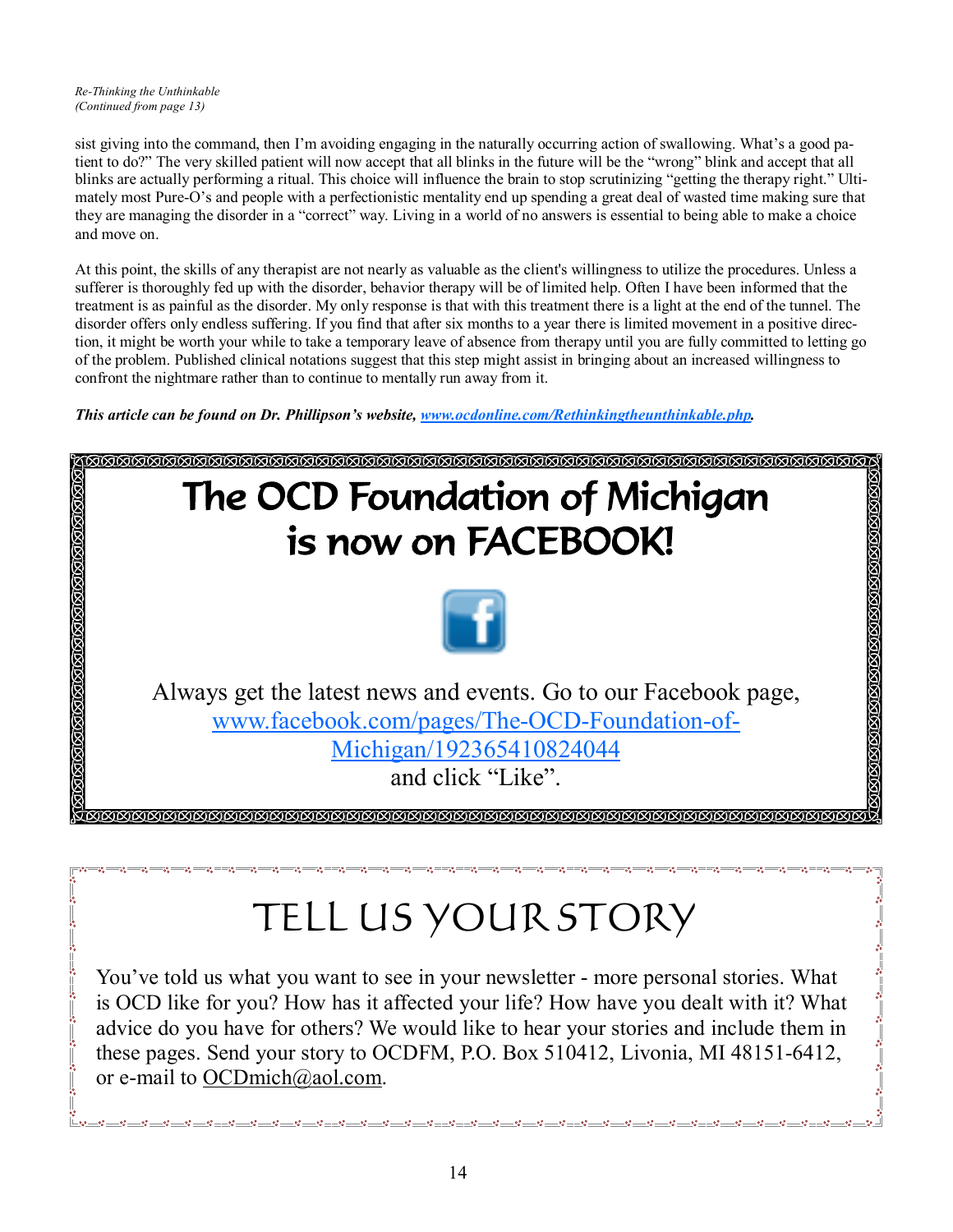#### *Pure "O" - Fact or Fiction? (Continued from page 4)*

There is a large difference between obsessions and worry. Obsessions are typically described as "lightening bolts from the blue". An individual who experiences obsessional thoughts will say that one minute they were "minding their own business" and the next minute flooded with unwanted thoughts, images, or impulses that were very unwanted and unacceptable. Worry, on the other hand, is described as "a rolling thunder". An individual will begin to worry about something and the intensity continues to grow over time. The thoughts are not considered unwanted or unacceptable. In fact, some with GAD would think it would be unacceptable not to worry about these things.

Therefore, in my opinion pure O is fiction. It doesn't exist. In most cases, what we were calling pure O was really the typical mental obsessions with mental compulsions which were being mislabeled as obsessions. In some cases, perhaps the individual who thought they had pure O really didn't even have OCD but had GAD instead. It is also important to keep in mind anxiety disorders commonly co-occur in the same individual. Meaning, that if some of the information regarding GAD was ringing some bells don't automatically jump to the conclusion that you have only GAD and not OCD; people can have both.

From a treatment prospective, individuals with obsessions and mental compulsions are no different than the more typical OCD cases with obsessions and behavioral compulsions. From a clinician standpoint my job is the same and is no more difficult whether the compulsions are behavioral or mental. An exposure hierarchy would be developed and the mental compulsions would be addressed with ritual prevention. However, from a sufferer's standpoint treatment of mental rituals is more difficult. This is because the compulsive thoughts can occur so quickly and seemingly automatically. Our experience is that individuals who are motivated do respond to treatment; however, it may take more time and more intensive therapy.

This article can be found at [http://www.ocdchicago.org/index.php/experts-perspectives/article/pure\\_o\\_fact\\_or\\_fiction](http://www.ocdchicago.org/index.php/experts-perspectives/article/pure_o_fact_or_fiction)

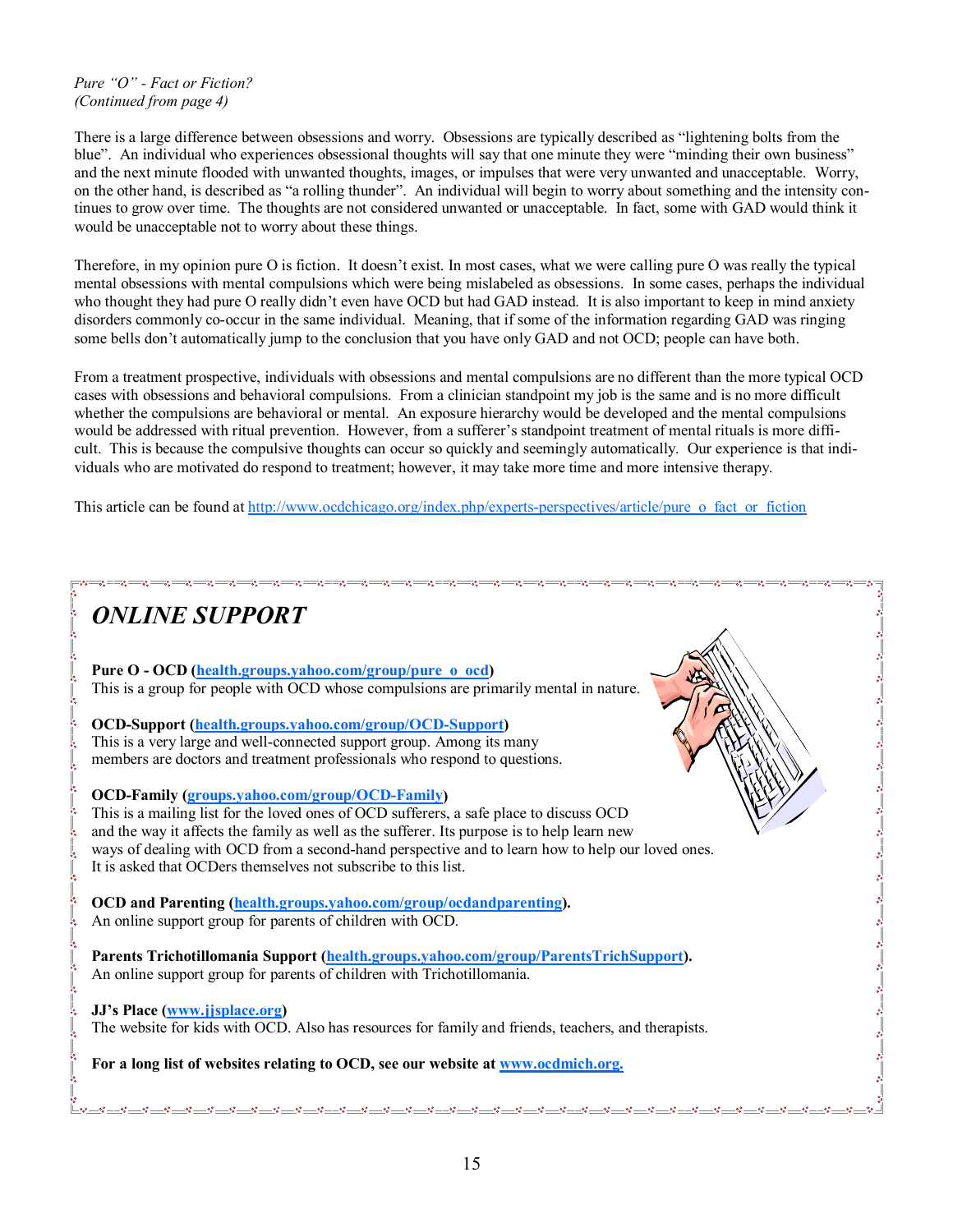## **SUGGESTED READING**



Ruth Deane *Washing My Life Away* Jessica Kingsley Publishers, 2005 ISBN 978-1843103332

Herbert L. Gravitz *Obsessive-compulsive disorder: New Help For the Family* Second Edition Healing Visions Press, 2005 ISBN 978-096611047-0





Christiana Bratiotis, Christina Sorrentino Schmalisch, Gail Steketee *The Hoarding Handbook* Oxford University Press, 2011 ISBN 978-0195385519

Andria N. Pearson, PhD Michelle Heffner, PhD Victoria M. Follette, PhD *Acceptance and Commitment Therapy for Body Image Dissatisfaction* New Harbinger Publishers, Inc., 2010 ISBN 978-1-57224-775-8

 $\bullet$  $\bullet$  $\bullet$  $\bullet$ 





#### Josiane Cobert

*100 Questions & Answers About Your Child's Obsessive-Compulsive Disorder*  Jones and Bartlett Publishers, 2009 ISBN 978-0763771546



Jonathan S. Abramowitz *Obsessive-Compulsive Disorder Advances in Psychotherapy; Evidence Based Practice* Hogrefe & Huber Publishers, 2006 ISBN 0-88937-316-7

# **Help is Still Wanted**

The OCD Foundation of Michigan is still looking for individuals who would like to serve on the Board of Directors. Have you ever felt the desire to help out your Foundation? Are you passionate about helping others with OCD? Have you been helped by the Foundation and want to give back? The commitment is small. The Board meets only once a month. Beyond that, you can put in only as much time as you wish. If you're interested, call (734) 466-3105 or e-mail [OCDmich@aol.com](mailto:OCDmich@aol.com).

. . . . . . . . . . . . . . . . . . .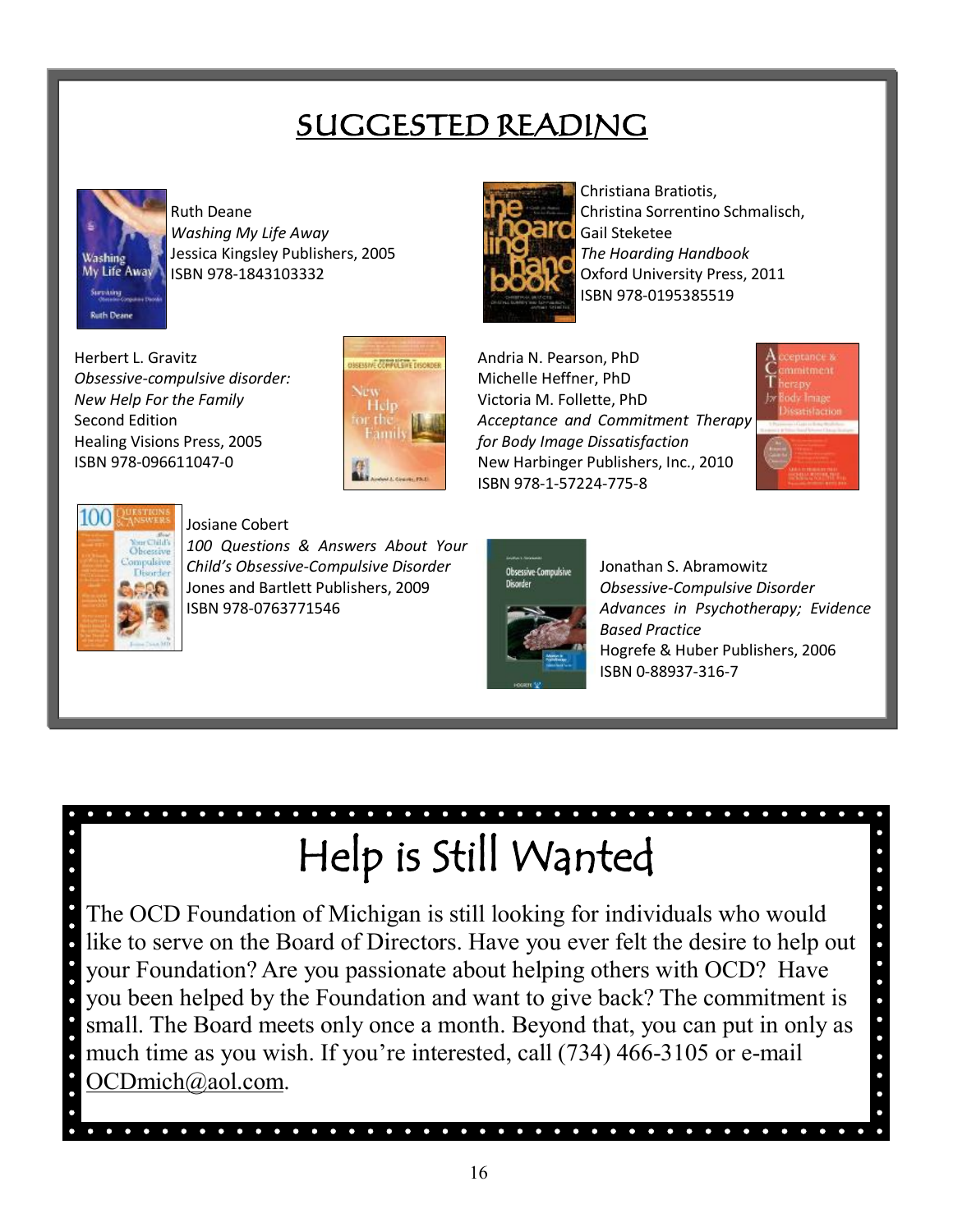## *PROFESSIONAL DIRECTORY*

## **List with us**

Treatment professionals, what better way to find the OCD sufferers who need your help, and to give them a way to find you. Just place your business card in *Never Say Never*, the quarterly newsletter of The OCD Foundation of Michigan. For just \$25.00 per issue, your card can be in the hands of the very people who need you most. It's a great way to reach out to the OCD community, and at the same time support The OCD Foundation of Michigan. Send your card to OCDFM, P.O. Box 510412, Livonia, MI 48151-6412, or e-mail to [OCDmich@aol.com](mailto:OCDmich@aol.com). For more information, call 734-466-3105.

> Laura G. Nisenson, Ph.D. **Licensed Psychologist**

425 E. Washington **Suite 101D** Ann Arbor, MI 48104

(734) 623-0895

JAMES A. GALL, PH.D., PLLC

LICENSED PSYCHOLOGIST SPECIALIST IN THE TREATMENT OF ANXIETY DISORDERS

TELEPHONE (810) 543-1050 FAX (248) 656-5004

950 W. AVON, STE. 3 ROCHEBTER HILLS, MI 48307



Alan D. Carriero MSW, LMSW

Cognitive-Behavioral Therapy for Obsessive-Compulsive Disorder and other Anxiety Problems

4467 Cascade Road SE - Suite 4481 Grand Rapids, MI 49546 P 616.940.9091

> carriero@ocdgrandrapids.com www.ocdgrandrapids.com

Antonia Caretto, Ph.D., PLLC

Licensed Clinical Psychologist www.BeTreatedWell.com  $(248)$  553-9053

Office hours by appointment 25882 Orchard Lake Road #201 Farmington Hills, MI 48336

P.O. Box 2265 Dearborn, MI 48123

## **JESSICA PURTAN HARRELL Ph.D.**

**Licensed Clinical Psychologist** 

Phone: (248) 767-5985 drjessicaharrell@earthlink.net www.mi-cbt-psychologist.com

33493 14 Mile Rd. Suite 130 Farmington Hills, MI 48331

RESIDENCE (248) 932-0257

BUSINESS (248) 626-1330 FAX (248) 626-9170

DAVID J. WARTEL, Ph.D.

Licensed Psychologist

WARTEL BEHAVORIAL SERVICES 6346 ORCHARD LAKE RD., SUITE 107 WEST BLOOMFIELD, MICHIGAN 48322

## **THERAPISTS!!**

**LIST WITH US** 

**YOUR BUSINESS CARD COULD BE HERE!**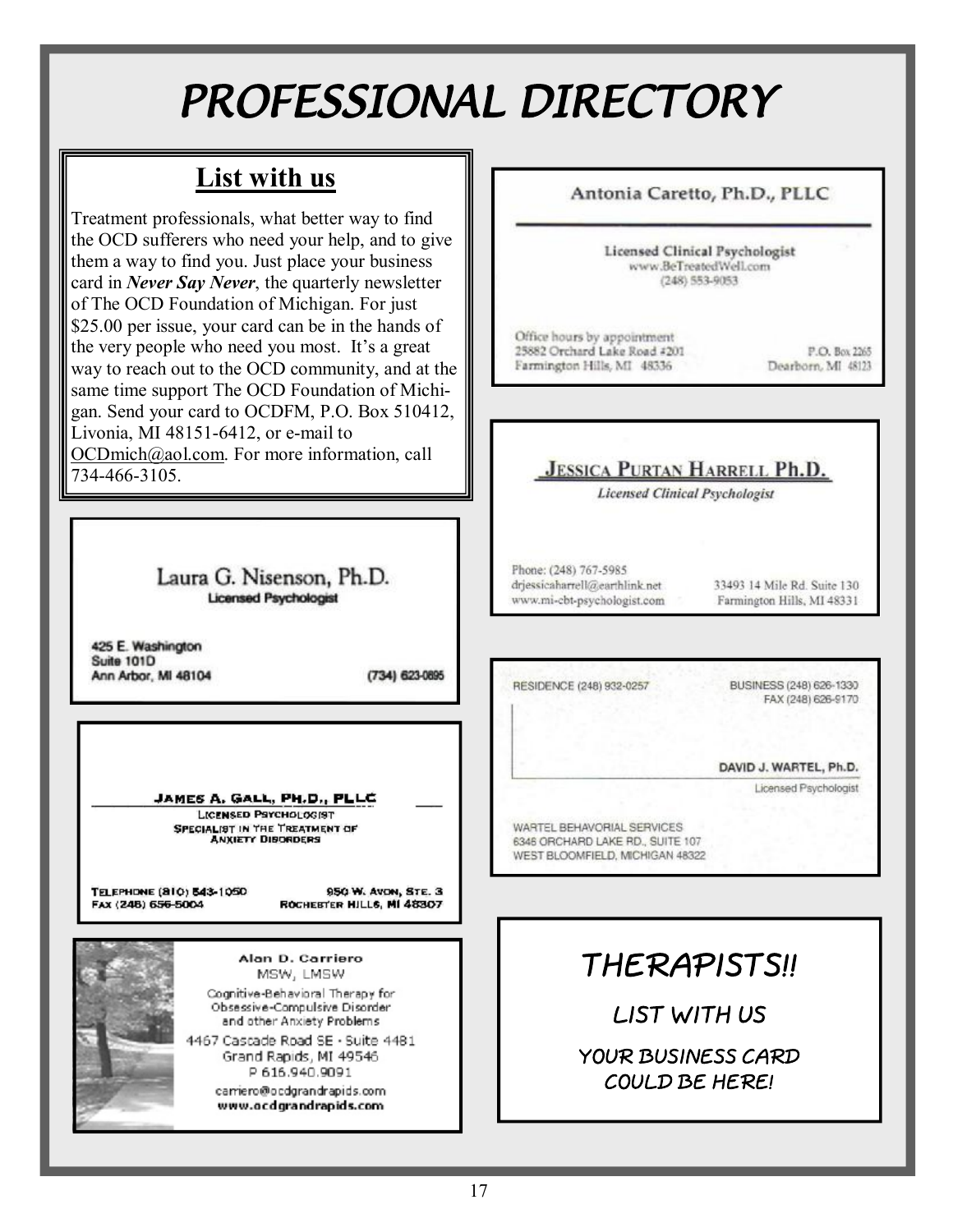## **PLEASE HELP**

The OCD Foundation of Michigan is funded solely by your annual membership fees and additional donations. We have no paid staff. All work is lovingly performed by a dedicated group of volunteers. WHY NOT VOLUNTEER YOUR TIME? Call 734- 466-3105 or e-mail [OCDmich@aol.com](mailto:OCDmich@aol.com).

| <b>Please Print:</b><br>May we send you newsletters, notices and announcements via e-mail?<br>Enclosed please find my check for \$20 annual membership fee.<br>Enclosed please find an additional donation of \$<br>Make check or money order payable in U.S. funds to<br>THE OCD FOUNDATION OF MICHIGAN |  |
|----------------------------------------------------------------------------------------------------------------------------------------------------------------------------------------------------------------------------------------------------------------------------------------------------------|--|
|                                                                                                                                                                                                                                                                                                          |  |
|                                                                                                                                                                                                                                                                                                          |  |
|                                                                                                                                                                                                                                                                                                          |  |
|                                                                                                                                                                                                                                                                                                          |  |
|                                                                                                                                                                                                                                                                                                          |  |
|                                                                                                                                                                                                                                                                                                          |  |
|                                                                                                                                                                                                                                                                                                          |  |
|                                                                                                                                                                                                                                                                                                          |  |
|                                                                                                                                                                                                                                                                                                          |  |
| c/o Terry Brusoe, Treasurer<br>25140 Dockside Lane                                                                                                                                                                                                                                                       |  |
| Harrison Twp., MI 48045-6707                                                                                                                                                                                                                                                                             |  |

## **Please Don't Throw Me Away**

You've finished reading me and don't need to keep me anymore. Or worse (boo-hoo), you don't need me and don't even want me. In either case, please take me somewhere where I can help someone else. Take me to your library. Take me to your doctor, therapist, or local mental health clinic. Take me to your leader. But please, please, don't throw me away.